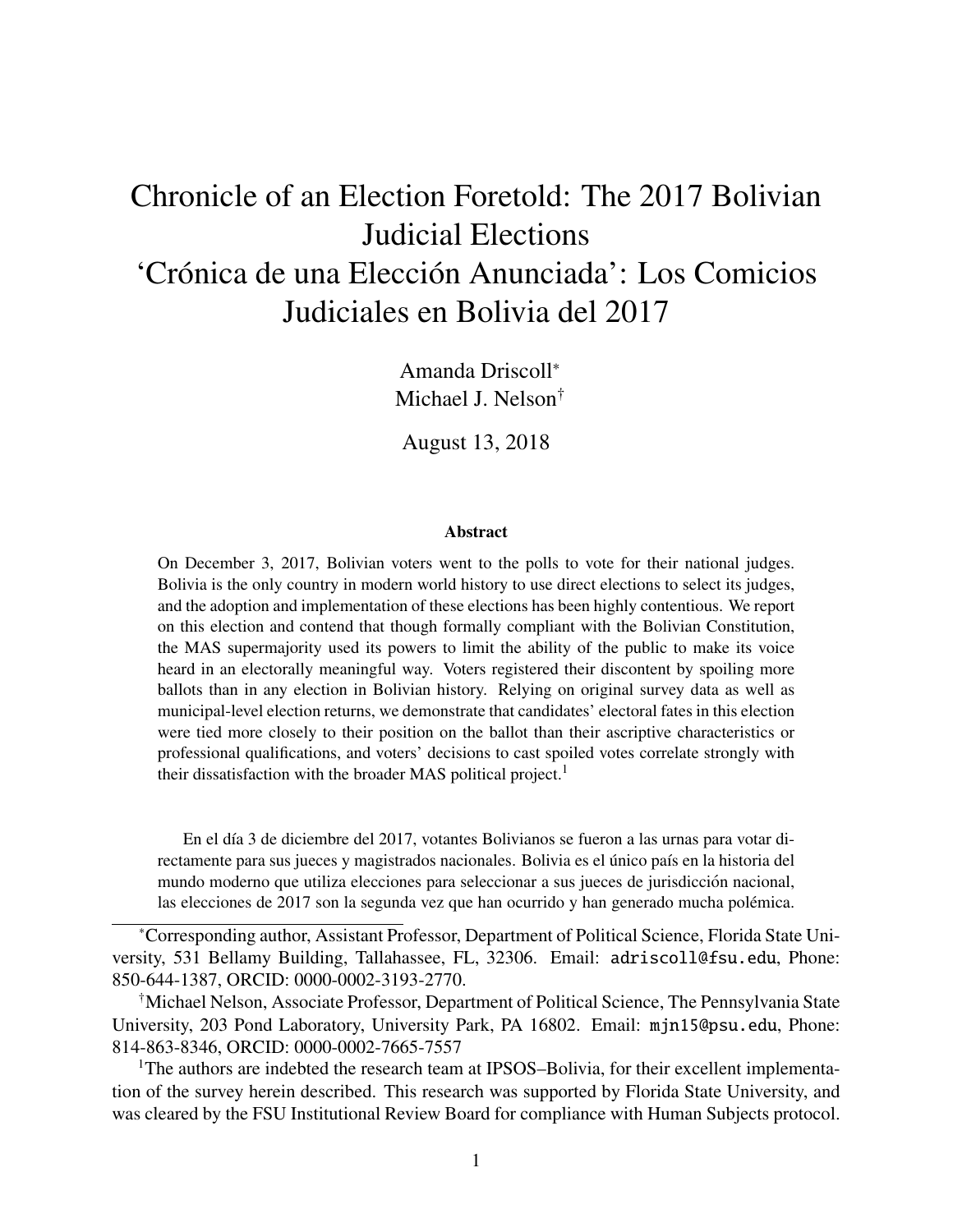Informamos sobre esta elección y afirmamos que, aunque cumplió formalmente con la Constitución Plurinacional, el gobierno del MAS limitó systematicamente la capacidad del pueblo Boliviano expresar su voluntad electoral. Los votantes registraron su descontento por arruinar más papeletas en toda la historia boliviana. Analizado unos datos originales de una encuesta de opinión pública y los resultados electorales a nivel municipal, demostramos que la posición en la papeleta electoral explica más que las características adscriptivas o calificaciones profesionales en cuanto a la proporción del voto que ganaron los candidatos, mientras el hecho de votar en blanco y nulo fue una expresión de insatisfacción con el proyecto político más amplio del MAS.

Keywords: judicial elections, Bolivia, democracy Palabras claves: comicios judiciales, Bolivia, democracia Reception Date: January 20, 2018 Acceptance Date: August 7, 2018

#### I INTRODUCTION

In October 2011, Bolivia assumed its place in the annals of modern world history as Bolivian voters took to the polls to directly elect judges with national jurisdiction. Bolivia's early experience with this institutional innovation offers a prescient example of the promises and challenges of the the 'new' Latin American constitutionalism [\(Gargarella,](#page-24-0) [2011,](#page-24-0) [2016;](#page-24-1) [Nolte and Schilling-](#page-25-0)[Vacaflor,](#page-25-0) [2016\)](#page-25-0). The adoption of the direct judicial elections coincided with a worldwide move to "democratize" judicial selection procedures, expanding the scope of political actors involved in the selection of judicial authorities to include legal professionals, academics and the broader civil society [\(Garoupa and Ginsburg,](#page-24-2) [2009;](#page-24-2) [Rios-Figueroa,](#page-26-0) [2011;](#page-26-0) [Driscoll and Nelson,](#page-23-0) [2012,](#page-23-0) [2015\)](#page-24-3). In the case of Bolivia, confluent forces viewed the direct election of judges as one integral piece of a broader social revolution in which the country was refounded as the plurinational Bolivian state, the sovereignty of ethnic indigenous Bolivians was triumphantly reasserted, and the crisis of representation the national government faced was finally brought to an end [\(VanCott,](#page-26-1) [2000;](#page-26-1) [An](#page-23-1)[ria,](#page-23-1) [2016;](#page-23-1) [Wol](#page-26-2)ff, [2016\)](#page-26-2). Reformers believed the direct election of judges would breathe new life and legitimacy into a long-maligned judiciary, allowing for greater autonomy, independence and institutional capacity.

On December 3, 2017, Bolivians took to the ballot boxes to directly elect national judicial authorities for a second time.<sup>[2](#page-0-0)</sup> As with the inaugural election, and in compliance with the Bolivian Constitution of 2009, the electoral court (the Órgano Electoral Plurnacional, henceforth OEP) faithfully distributed information on the candidates in advance of the election, though campaigns for or against particular candidates were otherwise prohibited. Though some minor irregularities were reported, international observers confirmed that the process had been competently adminis-

<sup>&</sup>lt;sup>2</sup>The Bolivian Constitution of 2009 stipulates that judges will serve six year terms with no opportunity for reelection to the same court.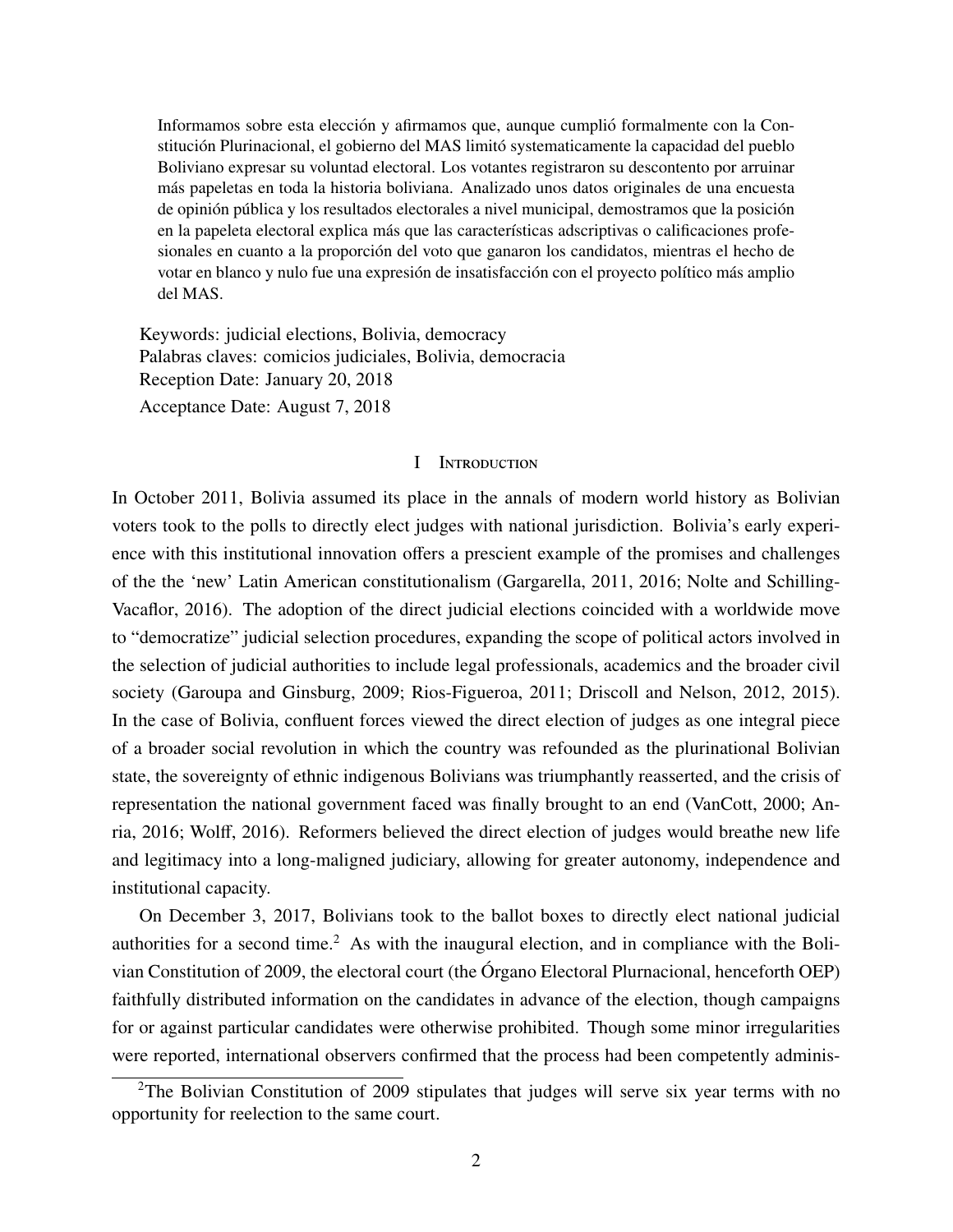tered without incident, classifying the electoral process as both free and fair. As in 2011, the ruling party praised Bolivian voters for their participation in electing their national judges, claiming the process by which national judges were directly elected was intrinsically more legitimate than that of years past, when the process of selecting judges had been the sole business of the national legislature.

Viewed in the broader landscape of contemporary Bolivian politics, these sanguine facts belied a much more somber scene. Just five days prior to the 2017 judicial elections, the sitting magistrates of the Plurinational Constitutional Tribunal struck down the constitutional prohibition on term limits for elected officials, clearing the way for incumbent President Evo Morales to stand for election in 2019. If elected, this would be his fourth consecutive term in office, and would thereby extend the hegemonic tenure of his Movement to Socialism party (henceforth MAS) well into its second decade in office.<sup>[3](#page-0-0)</sup> Not only did the TCP's ruling strike down the constitution, its decision ran counter to the results of a 2016 constitutional referendum in which an absolute majority of Bolivians voted *against* a constitutional reform to allow presidential reelection.<sup>[4](#page-0-0)</sup> In the wake of this landmark decision, Bolivian voters again took to the ballot box to elect new judicial officials, and a supermajority of voters (65.8%) cast ballots that were either blank or deliberately spoiled (Driscoll & Nelson 2014).

Many have speculated, including the officials of the OEP, that the null vote was a reflection of citizens' dissatisfaction with the TCP's decision and overt objections to President Morales' stated intentions to run again in 2019. Observers also noted that, compared to the judicial elections of 2011, the results of the 2017 elections brought fewer women and indigenous candidates to the benches of the national courts than before. For its part, the ruling party has had little to say of either the outcome or the large proportion of spoiled ballots, but has instead focused on its own future electoral prospects, with President Morales fully ensconced at the helm.

Whereas the judicial elections were originally heralded as a way to expand the representation of indigenous jurists and women, and to imbue the courts with public support and legitimacy, these speculations cast a long shadow on said aspirational objectives. We take these objectives and observations as a point of departure, to assess systematically the results of the 2017 Bolivian

<sup>&</sup>lt;sup>3</sup>President Morales was first elected president in 2005, and was reelected to a second term in 2009. In 2013, the Constitutional Tribunal cleared the way for him to stand again, claiming his 2009 election was his first term under the 2009 constitution, making him eligible to stand for a second (third) term.

<sup>&</sup>lt;sup>4</sup>In the early days of his third administration, President Morales and his MAS copartisans set in motion a plan to change the constitution via referendum, asking voters if they supported removing the prohibition on presidential reelection. On February 21, 2016, 51.3% of Bolivian voters voted against the constitutional change. Undeterred by this result, the President and his supporters have since weighed various other routes to secure reelection (Driscoll 2017).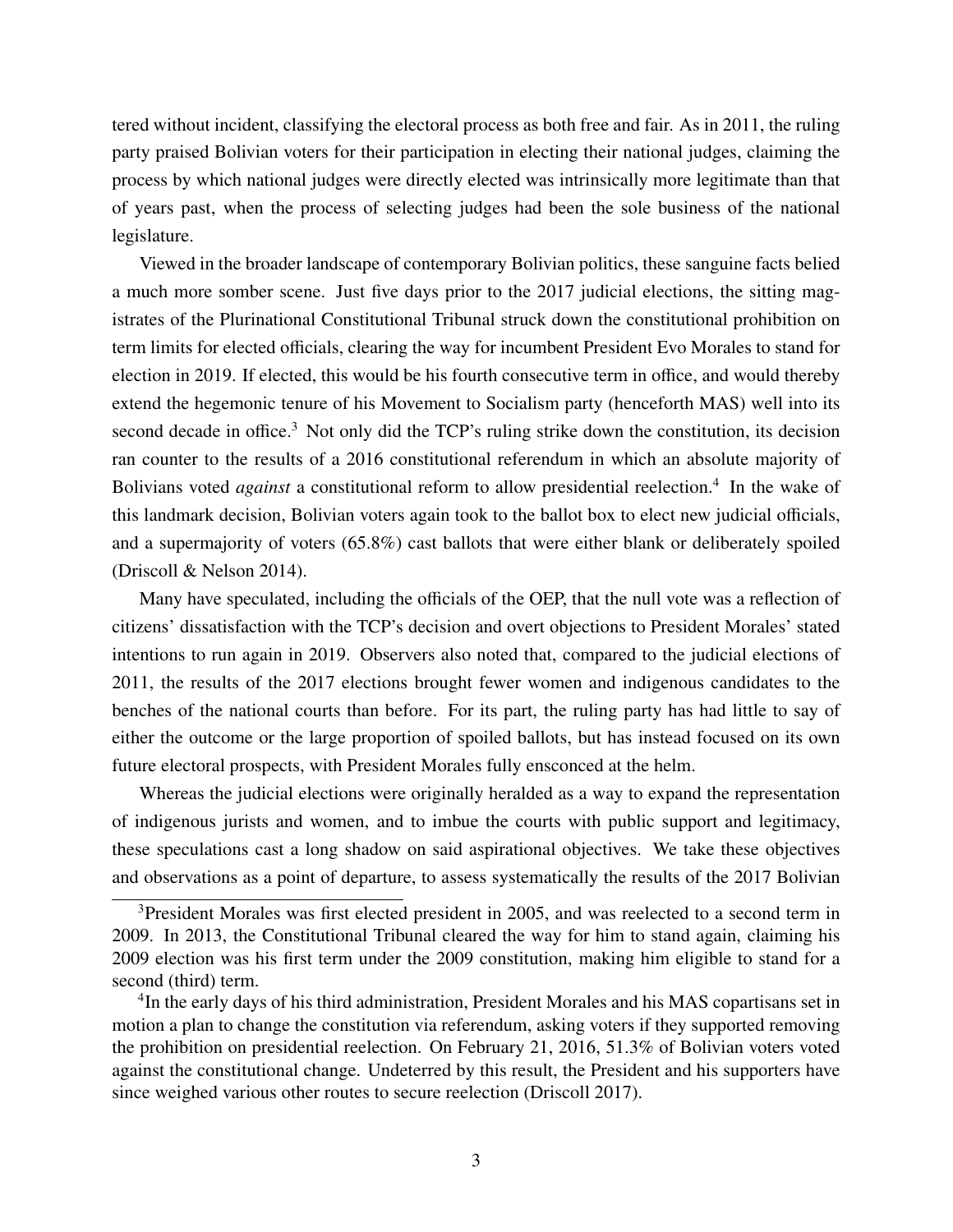judicial elections to fill the vacant posts in the Plurinational Constitutional Tribunal. We first evaluate the outcomes of the valid votes cast, identifying procedural and institutional determinants of victorious candidates' success and describe their consequences for the resulting composition of the Constitutional Tribunal. We then turn to a systematic analysis of the null vote, evaluating the hypothesis that the high levels of deliberately spoiled ballots was rooted in dissatisfaction at the prospect of President Morales' reelection campaign. Analyzing both election returns and original survey data on citizens' vote intention in the judicial elections, we argue that the null vote was a reflection of Bolivian voters' lack of support for presidential reelection. Moreover, President Morales' support has eroded amongst indigenous voters, a constituency that has long been central to his electoral success (Anria & Cyr 2017; Driscoll 2017). Though President Morales has since claimed that standing for president again is his destiny, and that, in so doing, he is simply fulfilling the wishes of a majority of Bolivians ("Evo siente" 2017), we argue that these election results suggest that many Bolivian voters are dissatisfied with the political status quo. In spite of the promise to "democratize" the national courts, our research suggests that Bolivia's elections of national judicial authorities has solidified executive control over an already feeble judiciary, and put the courts squarely in the cross-hairs of political conflict that define Bolivia's post-liberal constitutional order (Gargarella 2011; Wolff 2016; Whitehead 2016).

#### II Bolivian Judicial Elections: From 2009 to 2017

We begin by reviewing the motives reformers cited for implementing this historic constitutional reform, and describing some basic procedural features of the Bolivian judicial elections. With the ratification of the constitution in 2009, Bolivia became the first country in the modern world to constitutionalize the direct election of its national judges.<sup>[5](#page-0-0)</sup> As with the adoption of direct judicial elections in revolutionary France (Haynes 1944), in post-independence Central American nations, and across the U.S. states, the decision to directly elect judges in Bolivia reflected a more general mistrust of the political status quo, and a turn towards enhanced mechanisms of direct democracy (Shugerman 2010; Driscoll & Nelson 2013).<sup>[6](#page-0-0)</sup> Putting judicial candidates' fates directly in the

 ${}^{6}$ Previous to the 2009 constitution, the powers of judicial selection was a vested responsibility of the national legislature, nominations required a 2/3's majority of the bicameral legislature. In practice, the supermajoritarian requirement combined with multipartism to ensure considerable coalition building a horse-trading occurred around judicial nominations, a process informally re-

<sup>&</sup>lt;sup>5</sup>Scholars have long claimed the direct election of judges to be a "uniquely American" institutional innovation, as a wide majority of subnational judges in the U.S. states are directly elected (Hall & Bonneau 2006; Bonneau & Hall 2009; Shugerman 2012). Nevertheless, the direct election of judges dates back to the French Revolution and colonial period in several Latin American states, but has also been contemplated of late, in countries such as Venezuela, Argentina and Ecuador. Judges are also directly elected to subnational posts in Switzerland and Peru.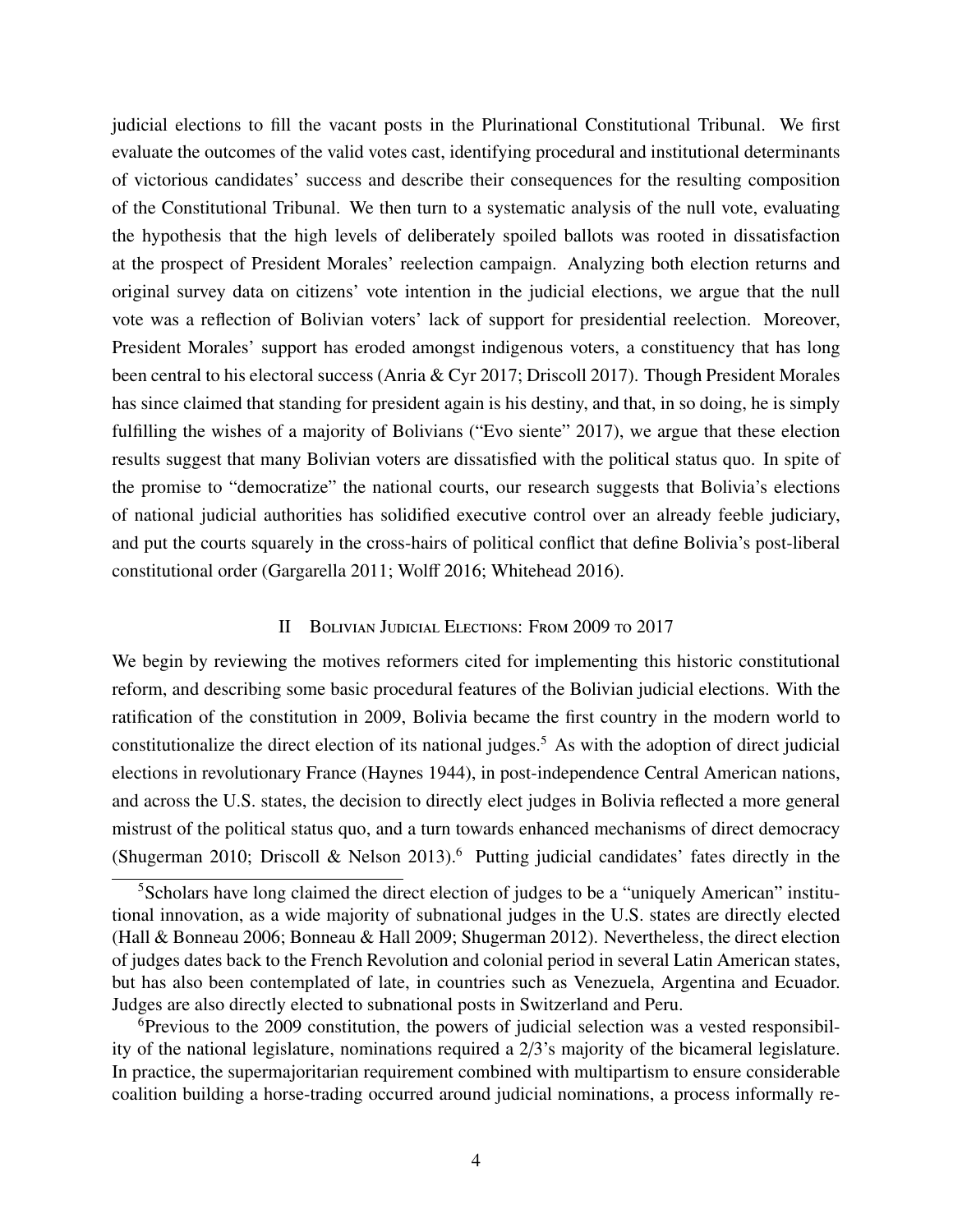hands of voters—populist reformers claimed—would ensure the election of jurists more reflective of Bolivian society, who would be incentivized to respond to the voters who had brought them to power, independent of partisan or political influence (Delgado as quoted in Vargas 2010).

In October 2011, Bolivian voters directly elect their national judges to the Plurinational Constitutional Tribunal (henceforth the TCP), the National Court of Justice (henceforth TSJ), the Council of Magistrates (Consejo de Magistratura) and the Agro-environmental Court (Tribunal Agroambiental) (Driscoll & Nelson 2012, 2015). The 2009 Constitution requires that all judicial candidates must be vetted and pre-selected by the Plurinational Legislative Assembly (henceforth ALP) in order to stand for election. The ALP publicly evaluates would-be candidates on their meritocratic credentials and ensures compliance with national gender and indigenous quota laws. The final requirement of the candidate preselection process is a required two-thirds majority approval vote of all candidates by the bicameral ALP. All facets of electoral administration is then delegated to the Electoral Court (Organo Electoral Plurinacional, or OEP), who is charged with ballot design ´ and all aspects of informational campaigns. All partisanship, electioneering or campaigning for or against particular candidates is explicitly forbidden, so as to allow for an objective and meritocratic consideration of candidates by the Bolivian voting public. Voting in Bolivia is compulsory, voters in judicial elections are tasked with selecting the candidates of their choice, or casting a blank or null ballot (Driscoll & Nelson 2012). The inaugural electoral process was characterized by high uncertainty among voters and an overt boycotting of the process by the political opposition. Nevertheless, 42.1% of Bolivian voters cast valid ballots for judicial candidates of their choosing, directly electing a slate of candidates that would constitute the most diverse national court in the history of the Western hemisphere (Driscoll & Nelson 2014, 2015).<sup>[7](#page-0-0)</sup>

A close comparison of the process and outcome of the first two electoral contests reveals two commonalities between the 2011 and 2017 elections and one major difference. First, and as with the electoral process in 2011, the MAS exerted tight control over the candidate nomination process to ensure that every candidate on the ballot was acceptable to the ruling party. Consequentially, a number of jurists and magistrates who assumed their positions in 2018 have direct ties to the ruling party ("Exfuncionarios del Gobierno" 2018). Second, electoral reforms that restructured both the allocation of magistrate seats as well as the design of the ballots proved consequential for the election of both women and indigenous magistrates in the 2017 contest, leading to a reduction in the proportion of constitutional magistrates of women or minority descent. Third, the sole predictor of electoral success among the 2017 judicial candidates, and one of the strongest predictors in the 2011 contest, was their placement on the ballot, a position that was determined by a random

ferred to in Bolivia as a "cuoteo" (Pérez-Liñán & Castagnola 2010; Driscoll & Nelson 2013).

<sup>&</sup>lt;sup>7</sup>A bare plurality of voters (42.9%) cast null ballots, with another 14.9% voting with blank ballots.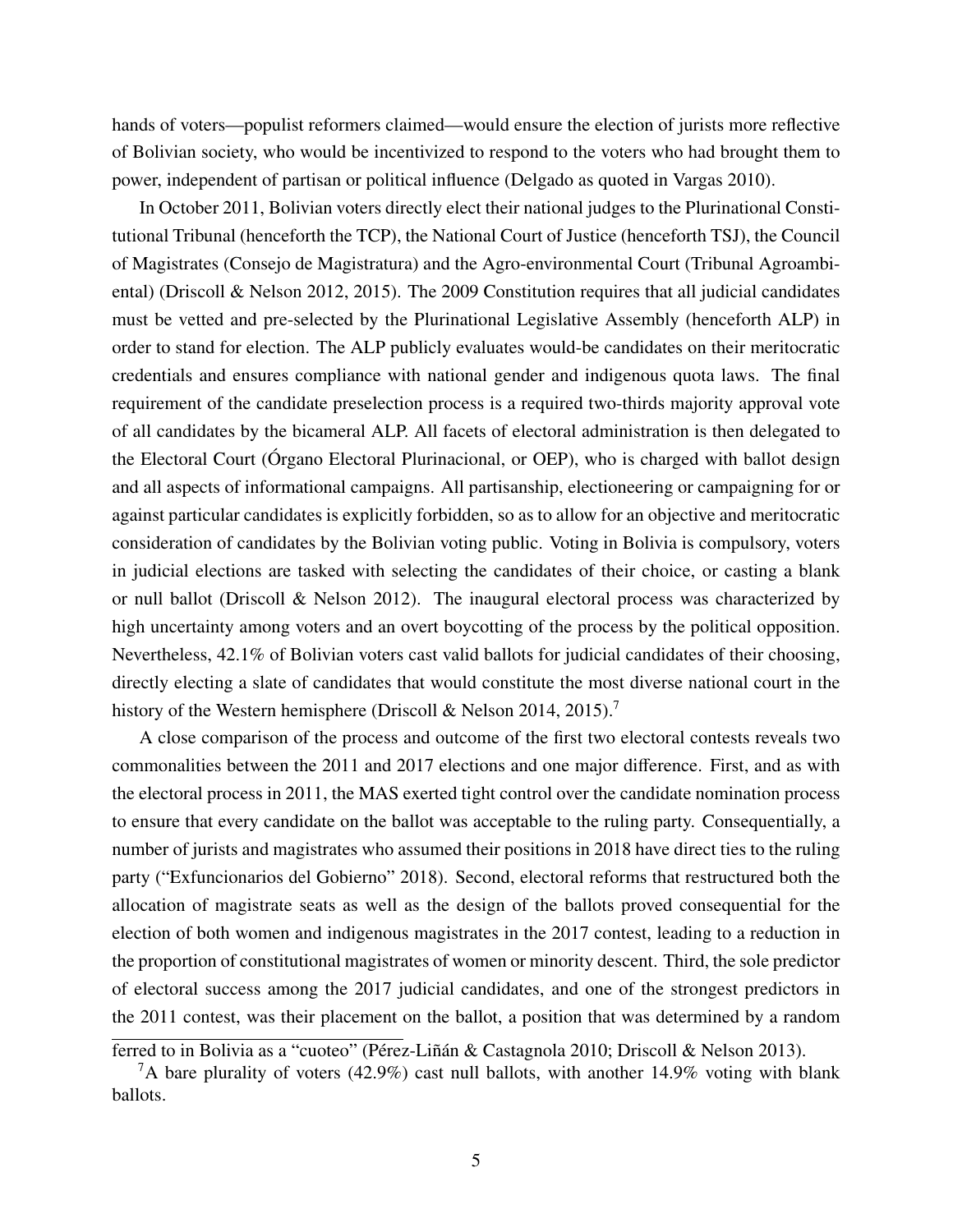process.

#### *A Procedural control of candidate selection*

Procedurally speaking, the electoral process of 2017 was in many ways similar to the judicial elections of 2011.<sup>[8](#page-0-0)</sup> In both 2017 and 2011, the candidate pre-selection process was characterized as lacking in transparency and opposition involvement and was highly regulated by MAS party leaders. Though the MAS party leadership largely dismissed the opposition's recommendation to involve international observers in the candidate vetting process ("Gonzales cree" 2017; "Judiciales: Plantean" 2017), early outlines of the candidate pre-selection process formalized the involvement of civil society, inviting representatives from the national Executive Committee of Bolivian Universities (CEUB) to work in tandem with the ALP to vet and evaluate judicial candidates. Composed of academics and distinguished law professors, the representatives of the CEUB would be responsible for verifying the educational and professional experience of the candidates, as well as designing and grading a written exam that each candidate would be required to complete.[9](#page-0-0) This effort to institutionalize impartiality and external review began to fray when the rector of the largest university in the country withdrew his institution's support from the CEUB's review panel, claiming that he could not in good conscience take actions that would make his institution "complicit in political manipulation" ("El MAS continuará" 2017; "UMSA denuncia" 2017).

In both elections, a more fundamental challenge in the candidate pre-selection process was simply the lack of candidates, a problem that was even more acute in light of the statutory requirements for the inclusion of women and indigenous candidates to appear on the ballots ("El registro ampliado" 2011; "Postulantes" 2017). Only two days before the official deadline for candidate registration with the ALP, only 23 (of a required minimum of 96) aspiring candidates had completed the paperwork, prompting the MAS party leaders to extend the deadline by another two weeks ("Asamblea debatirá" 2017). Ultimately, the paucity of female and indigenous candidates prompted the ALP leadership to both change the official electoral calendar, rescheduling the elections from October 22nd to December 3rd and to relax the interpretation of the gender and indigenous quota statutes to accommodate these legal requirements ("ALP sesiona" 2017). Rather than requiring 50% female and at least one indigenous candidate on each of the nine department ballots, (Law 960 of June 23rd, 2017) the ALP interpreted the gender and ethnic quota to apply to the candidate pool as a whole, irrespective of their geographic distribution. The MAS leadership, for their part, claimed that relaxing this requirement would allow the prioritization of meritocratic

<sup>&</sup>lt;sup>8</sup>For extended discussions of the 2011 contest, please see Driscoll & Nelson 2012, 2014 & 2015.

<sup>&</sup>lt;sup>9</sup>In the phase of interviews and candidate selection, however, the academics would have no formalized voting weight in the final selection process (Layme 2017a).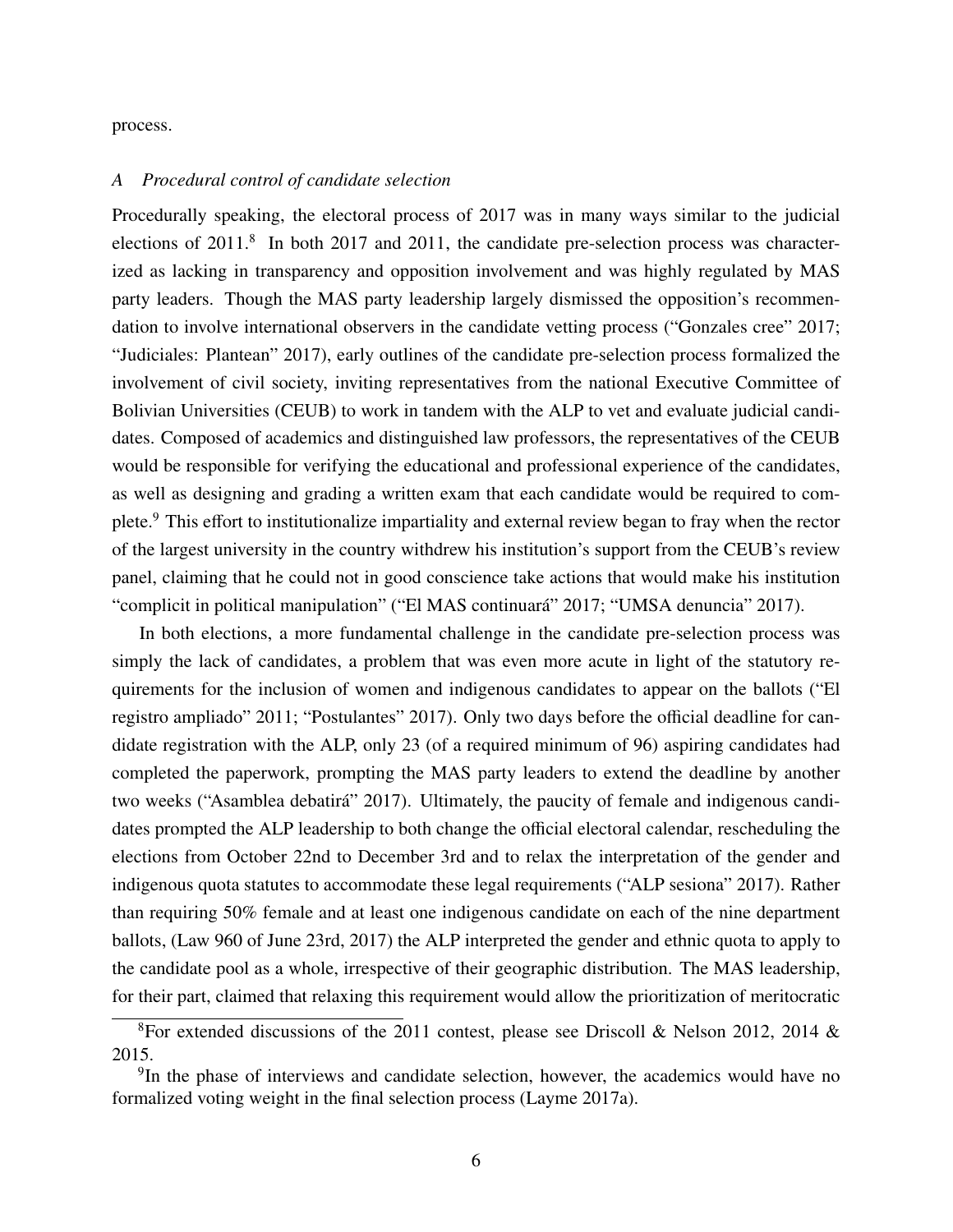considerations ("Legislativo buscará" 2017).

The candidate preselection process came to an end on August 31. In a session that lasted nearly 30 hours, the ALP approved the slate of judicial candidates on a strict party line vote. As with the candidate selection process in 2011, the decision as to which candidates would ultimately be approved was unilaterally determined by party leaders, with the names circulated to MAS backbenchers in advance of the legislative vote ("Masistas admiten" 2011; "Con "voto corporativo" 2017; Caravajal 2017). The opposition members of the legislature fully abstained from the vote on the nominees, using this marathon session to official kick off the campaign for the null vote in the general judicial elections. With the judicial candidates fully vetted by the ALP and finally approved, the general elections were set to commence.

There are several important takeaways from the candidate pre-selection process of 2017. As was the case in 2011, the opposition decried the process as lacking in transparency and opposition involvement. While some effort was made to institutionalize a role for oversight of the process by academics and experts, the credibility and sincerity of these efforts were also called into question (Layme 2017c; "UMSA denuncia" 2017). Nevertheless, the MAS's supermajoritarian control of the bicameral ALP means the incumbent party was well within its constitutional rights to conduct the candidate vetting process without the opposition's input. Second, though opponents criticized the MAS backbenchers for simply voting for the slate of candidates as they were approved by party leaders, the MAS party leaders are correct in their assertion that this is not outside of the norm (Caravajal 2017). Strict party line voting (owing to either discipline and/or cohesion) is the norm in contemporary Bolivian legislative politics, and is common in many countries whose legislators face electoral incentives to satisfy party leaders (Morgenstern 2004; Carey 2007).

Third, these two previous facts combine to inform our evaluation of the candidates who were ultimately selected by Bolivian voters in the December 2017 elections. Though wholly constitutional, and well within standard practice of contemporary Bolivian politics, the unilateral nomination of the judicial candidates by leaders of the ruling party suggests that all of these candidates were in a very critical sense the same from a partisan perspective. Though not all of the candidates had explicit ties to the current administration (c.f. "15 Tribunos" 2017), they were all, unanimously, and by a supermajority vote with no opposition support, selected by the ruling party alone.

#### *B Electoral reforms and ballot design*

In the months leading up to the judicial elections, the MAS-controlled APL approved changes to the electoral laws that governed the pre-selection and election of the national judicial candidates. These reforms constitute a second explanatory factor for the outcome of the elections, and yielded fundamentally different outcomes in terms of descriptive representation of indigenous magistrates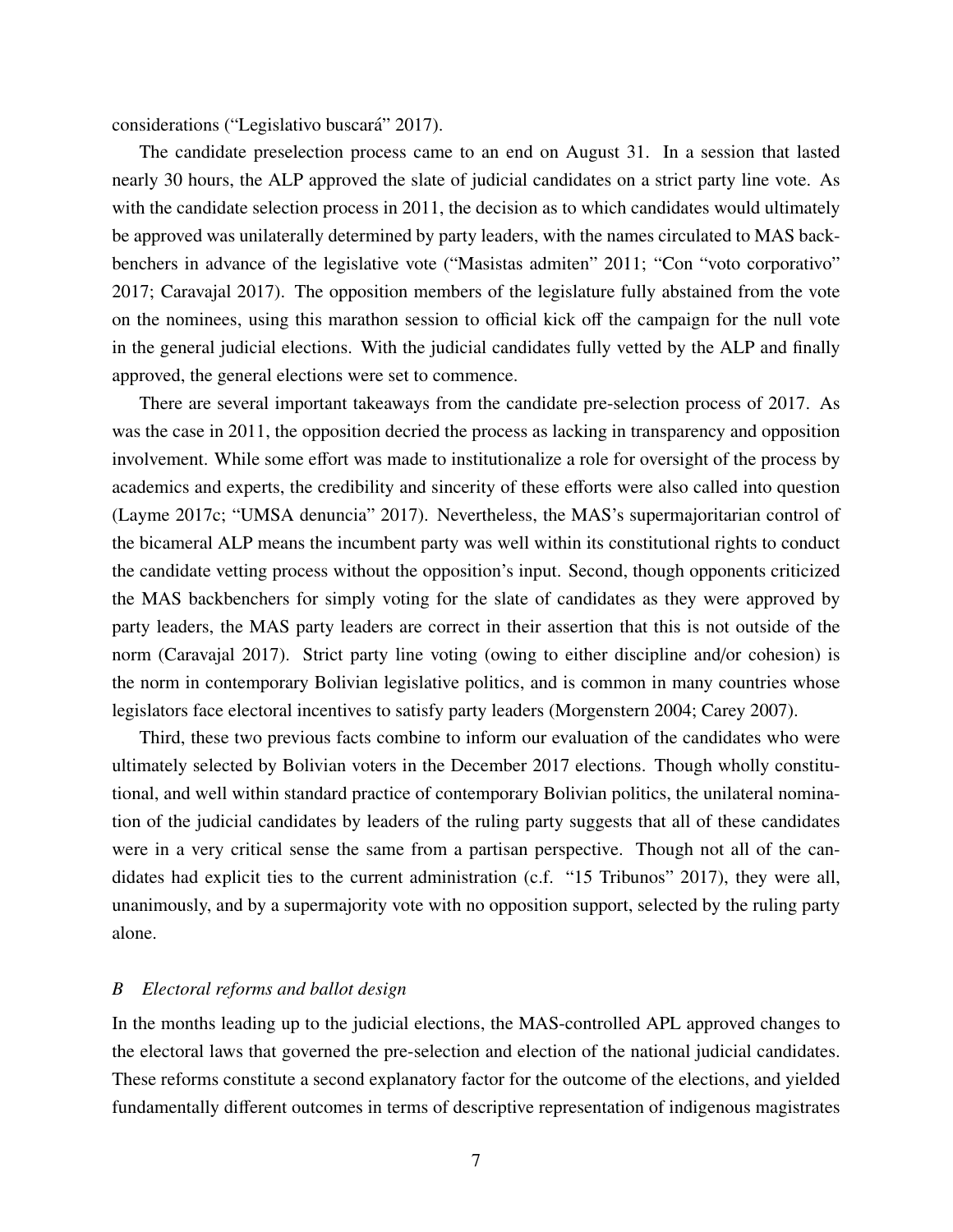elected to the court. $10$ 

#### [Table 1 about here.]

Table [1](#page-31-0) summarizes the electoral rules and seat allocation to the Constitutional Tribunal in both 2017 and 2011. Several differences are readily apparent. One of the most significant changes was the expansion of the number of seats on the Tribunal from 7 to 9. Though candidates were selected via a single nationwide district in 2011, the 2017 contest allocated a single seat to each of the nation's nine subnational departments. This new geographic allocation required the APL to vet a total of 36 candidates, giving voters in each department a choice among four candidates. As before, candidates with the plurality of valid votes won the contest, and the runner-up was named an alternate judge who would be called to serve in the case of premature vacancy. A final important change concerned the application of the gender and ethnicity quota: the first revision to the electoral law (Law 929) required that each slate of departmental candidates be 50% female with at least one indigenous candidate per department. The subsequent transitory law (Law 960) relaxed this stipulation, reinterpreting the gender quota to require a 50% inclusion of female candidates overall with some unspecified level of inclusion of candidates of indigenous descent.

#### [Table 2 about here.]

Table [2](#page-32-0) reports the outcome of the Plurinacional Constitutional Tribunal electoral contest in both 2011 and 2017, as reported by the official vote total of the OEP (December 18th, 2017). We report the proportion of the vote each candidate received both as a function of the total valid (not including null or blank ballots) and as a proportion of the total ballots cast (including null and blank ballots). The effect of the reallocation of seats from the nationwide district to the departments is clearly seen in the vote shares of the candidates across the two contests: the average vote share across the winning candidates in 2017 was 36.43%, a figure that is substantially higher than the vote share of candidates who were elected via nationwide district in 20[11](#page-0-0).<sup>11</sup> Whereas the very low vote shares are an oft-cited criticism of the sitting constitutional magistrates, especially in the wake of their controversial decision regarding reelection of elected officials, this simple reformation may stave off future criticism.

 $10$ Law 929 of 27 of April made the most dramatic changes to the electoral code, which was further revised by Transitory Law 960 of 23 of June, 2017. The additional changes adopted in Law 960 were in response to the challenges in meeting the requirements with respect to gender and ethnicity set forth in previous electoral statutes.

 $11$ Titular magistrate Hurtado Zamorano stands out as an outlier in this respect, earning nearly 50% of the vote in the department of Beni. However one of the other candidates was ruled ineligible to stand for election by the OEP, which resulted in a three way race in this department.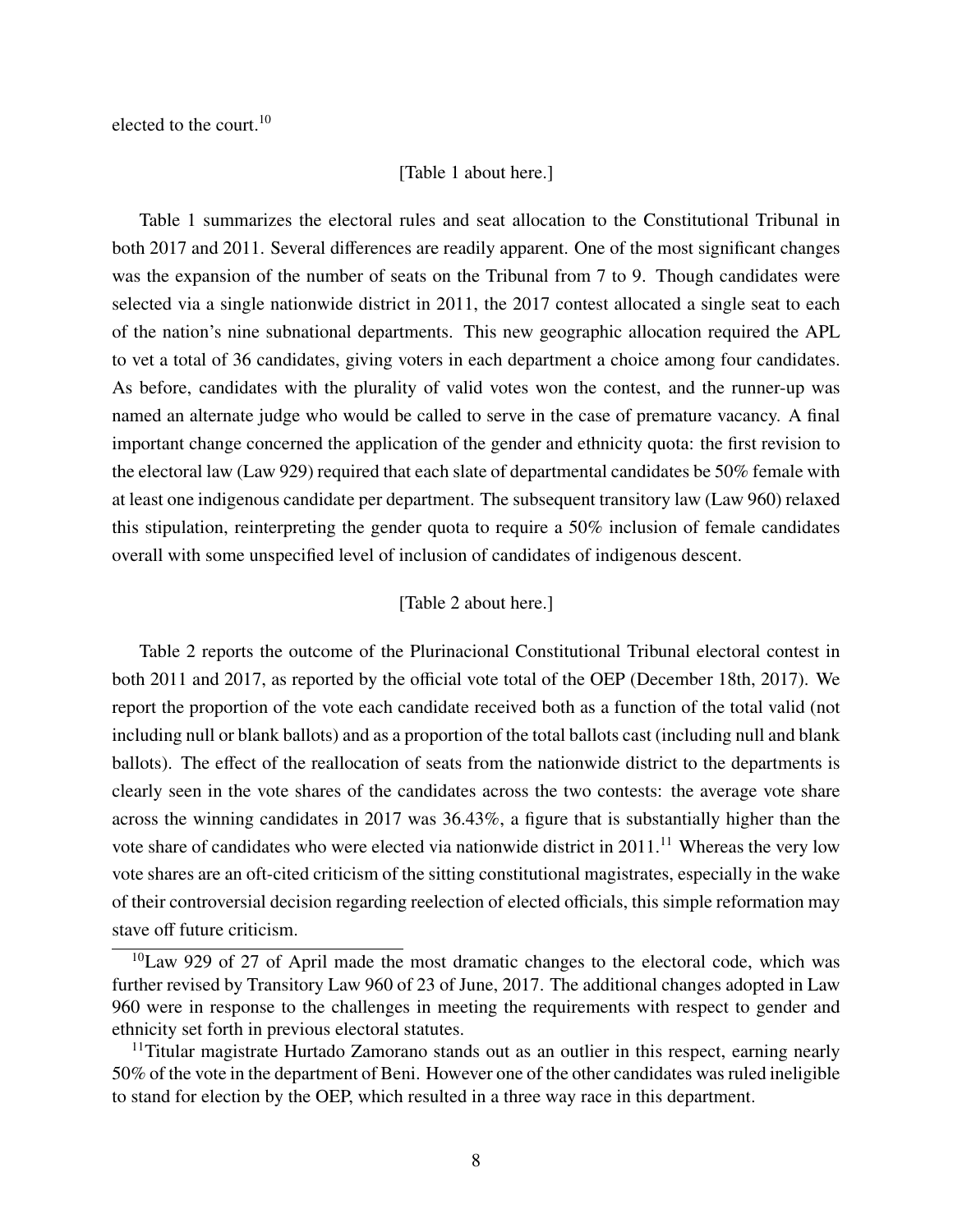A pronounced change between the 2011 and 2017 election was the decline in the representation of jurists from indigenous backgrounds: magistrates who self-identified as indigenous earned 42% (3/7) of the Tribunal's seats in 2011, a proportion that declined to 1 in 9 in the 2017 election. There are two primary reasons for this decline. First, though the number of self-identified indigenous candidates remained constant across the two elections (7 self-identified indigenous candidates in either case), the extent to which those candidates openly advertised their indigenous identity varied between elections. In the 2011 contest, five of the seven indigenous candidates openly advertised their identity by their dress on the ballot—donning hats, scarves and jackets that would readily signal to the average Bolivian voter that the candidate identified with an indigenous community (Driscoll & Nelson 2015). In 2017, this was the case for only one of the candidates, and even then the signal took the form of an understated indigenous print on an otherwise conservative professional vest (Layme 2017d). As such, there were fewer candidates who would have appeared to be the logical choice for voters seeking to elect magistrates on the basis of that criteria.

Second, and more importantly, the redesign of the electoral law that allocated seats on the bench on the basis of department, meant that most indigenous voters did not have an indigenous candidate on their departmental ballots. The original text of Law 929 required the inclusion of indigenous candidates on every departmental ballot, a stipulation that was relaxed in subsequent statutes to accommodate the fact that the ALP lacked applications of indigenous candidates that also fulfilled traditional meritocratic requirements.<sup>[12](#page-0-0)</sup> Of the nine departments, only three departmental ballots (Beni, Cochabamba and Potosí) included candidates who self-identified as indigenous, each of which contained more than one candidate of indigenous descent, meaning that the fragmentation of the indigenous vote across multiple candidates was a viable possibility.<sup>[13](#page-0-0)</sup> The indigenous populations in these departments jointly constitutes about  $41.3\%$  of Bolivia's indigenous population,<sup>[14](#page-0-0)</sup>

 $14B$ ased on the 2001 population census (INE 2002), we recorded the proportion of the departmental population whose first language was an indigenous language other than Spanish, metrics that ought to provide a rough, though conservative estimate. The indigenous population constitutes approximately  $7\%$ ,  $50\%$  and  $66\%$  of the departments of Beni, Cochabamba and Potosí,

 $12$ Instead, the text governing the inclusion of indigenous candidates in Law 960, adopted into law on June 23, 2017, required the "inclusion of indigenous candidates," though lacked any additional stipulations as to where those candidates must appear.

<sup>&</sup>lt;sup>13</sup>We cannot know the extent to which the presence of multiple indigenous candidates split the effect of a large concentration of indigenous voters with the data we have. Lacking information on individuals' vote, we are confined to make inferences based on aggregate data, a process with is plagued with the possibilities of incorrect ecological inference. Nevertheless, the outcomes are compelling. In Cochabamba, for example, self-identified indigenous candidate Jesus Victor Gonzales Milan (4) came in second place, while the self-identified indigenous and female candidate Maria Lourdes Bustamante Ramirez (2) came in last. We cannot know if candidates' indigenous identification was a reason for voters to vote for particular candidates, but had the indigenous voters coordinated on a common candidate, electoral victory may have been within reach.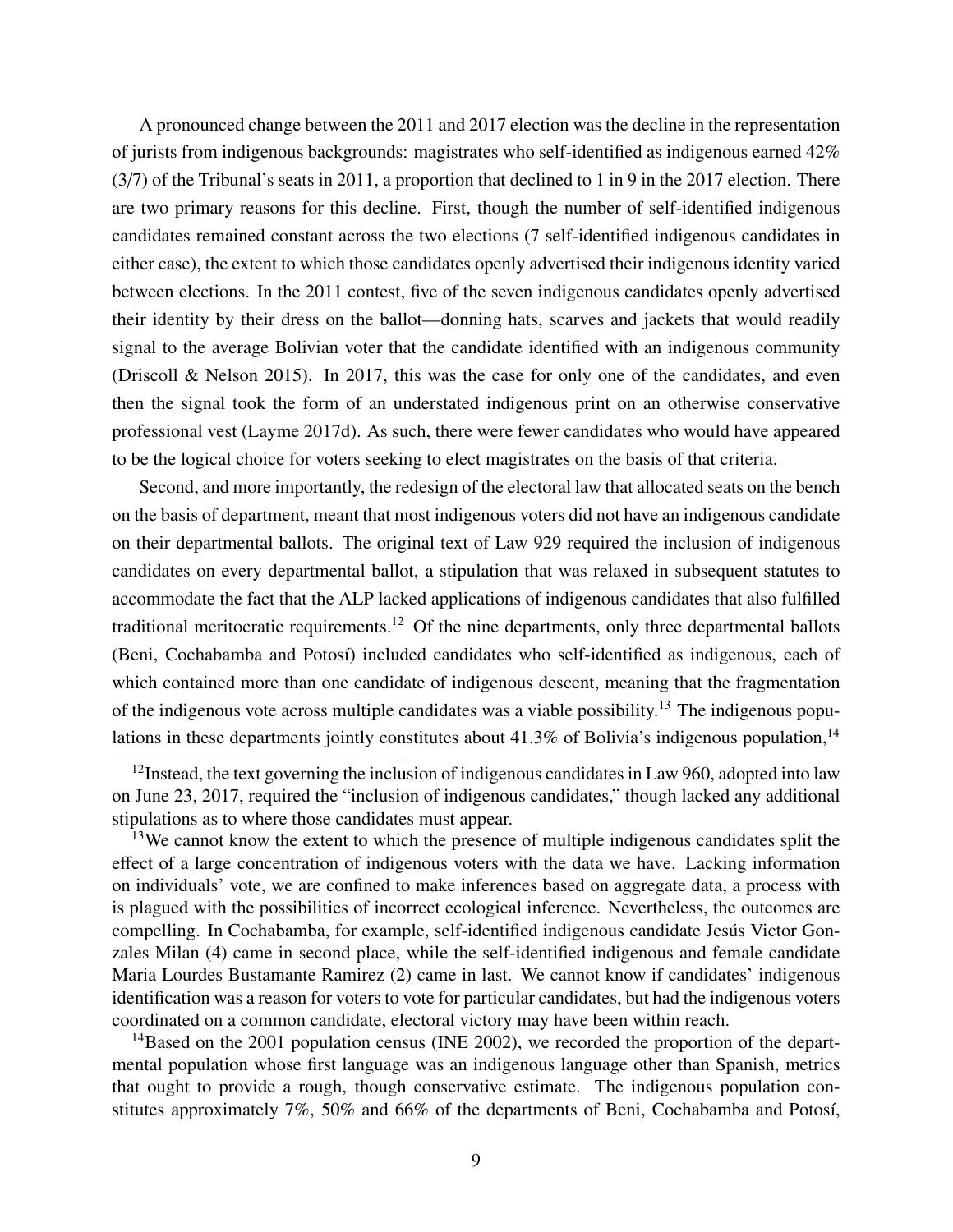meaning that a wide majority (58.7%) of indigenous Bolivians did not have the opportunity to elect an self-identified indigenous judge.

## *C Ballot Placement*

A third factor that proved decisive in explaining the outcome of both the 2011 and 2017 judicial elections is candidates' placement on the ballots. In their analysis of the 2011 Bolivia judicial elections outcomes, Driscoll & Nelson (2015) show that beyond voters and candidates' indigenous identities, candidates rank on ballot played a critical role in explaining candidates' relative voteshare. The effect of ballot placement in the 2011 contest was especially strong due to the very high number of candidates and a single nationwide ballot: a total of 28 judicial candidates were sorted via lottery into a single ranked column on the ballot. We evaluate in the next section the extent to which ballot placement, as opposed to other demographic or partisan characteristics, were consequential predictor of candidates' vote share in the 2017 contest.

## III Understanding Candidate Success in the 2017 Elections

Any candidate for political office brings with her a portfolio of characteristics, such as her formal qualifications, ideological proclivities, and unique life experiences. In any electoral contest where voters select among candidates, voters may weigh these considerations, though the importance to which voters ascribe any particular characteristic varies substantially across voters. For example, some voters might carefully scrutinize candidates' experience and professional qualifications, others may value a candidate's partisanship as an informative heuristic. Still other voters may select the candidates that share key identity traits, such as ethnicity or a candidate's gender.

At the same time, one of the most robust empirical findings in the study of political behavior is that many voters are ignorant to even the most basic facets of politics (Grönlund  $\&$  Milner 2006; Gallego 2010). To overcome the shortcomings of incomplete information, voters rely on heuristics or informational shortcuts to simplify the political calculus of vote choice, such as partisanship, incumbency or candidates' ascriptive identities. Accordingly, the Bolivian judicial elections, with its tightly controlled informational environment, is an especially useful venue for understand how voters' decisions are made in the absence of information. We draw on previous research documenting candidate success in low-informational environments with special regard for the research on judicial elections (Baum 1987; Hall 2001; Hall & Bonneau 2006; Bonneau & Hall 2009; Rock & Baum 2010). Empirically, we analyze candidates' municipal-level vote share, which we explain as a function of candidates' ethnicity, gender, professional and political credentials, as well as the inferred identities and political affiliation of the voters in the municipalities. Though anyone might

respectively.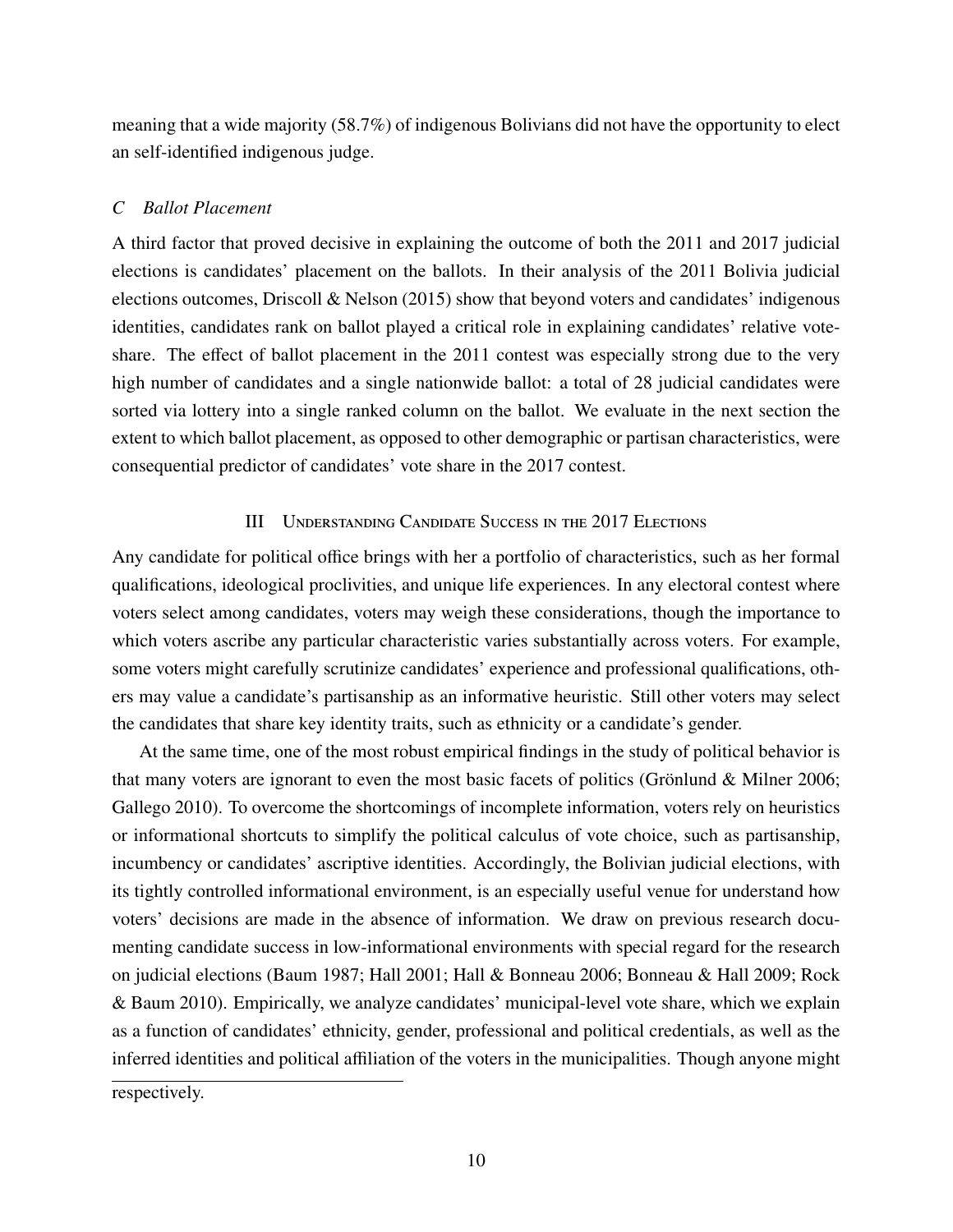intrinsically value descriptive representation, the desire for descriptive representation will likely be a deciding factor among populations which have been historically underrepresented on the bench. Thus, in order to understand candidates' success, we need to assess characteristics of both the slate of candidates and the electorate; to this end, in addition to analyzing the direct effects of candidate characteristics, we are also interested in the conditional effect that these characteristics have on voters that more or less 'reflect' the candidate in terms of demography or partisan affiliation.

A stated motivation for the adoption of the judicial elections was the need to diversify the judiciary to better reflect the plurinational character of Bolivian people, a priority that was reflected in the gender and ethnicity quotas that stipulated the inclusion of a diverse set of candidates in each electoral contest. In the context of the United States judicial elections, voters cite gender as an important factor in their decisionmaking calculus, and research has shown that support for black candidates declines heavily as the geographic concentration of a district becomes increasingly white (Hojnacki and Baum 1992; Lovrich, Sheldon & Wassman 1988). Given the stated priority of diversity promotion in the Bolivian case, along with previous research that suggests that candidates' ascriptive characteristics prove important determinants of candidates' success in other contexts, we anticipate that indigenous candidates may have benefited from their minority status in the 2017 Bolivian elections, but especially in municipalities with high concentration of indigenous voters.

Although the 2009 Bolivian Constitution formally prohibits all partisanship and political campaigning in the judicial elections (Article 181, section 9), in both 2011 and 2017 the news media publicized the connections of multiple candidates to the incumbent government, highlighting their past experiences as party organizers, legislative aides, legal advisors or low-level bureaucrats (*30 candidatos* 2011; "15 Tribunos" 2017). Indeed, the simple publicity and name recognition this type of coverage provided may be enough to increase the vote share of these known government affiliates, though particularly in districts where the MAS has been previously electorally successful (Baum 1987; Kam & Zechmeister 2012). Notably, in their study of the U.S. states, Rock & Baum (2010) demonstrate that the level of partisan voting increases linearly with voters' information about candidates, even in formally nonpartisan elections (Baum 1987).

Finally, existing research demonstrates that a candidate's formal qualifications affect their election outcomes; more educated and professionally experienced candidates out perform the competition on election day (Carson, Engstrom, & Roberts 2007; Stone et al. 2004). As judges are tasked with interpreting law, judging is distinguished from the work performed by executives or legislators for the legal knowledge, professional training and technical expertise required. While critics of judicial elections contend that voters lack requisite information regarding candidates' qualifications (Geyh 2003), the most comprehensive empirical analysis of judicial elections to date, Bonneau and Hall (2009; Hall & Bonneau 2006) find that state supreme courts incumbents' vote share is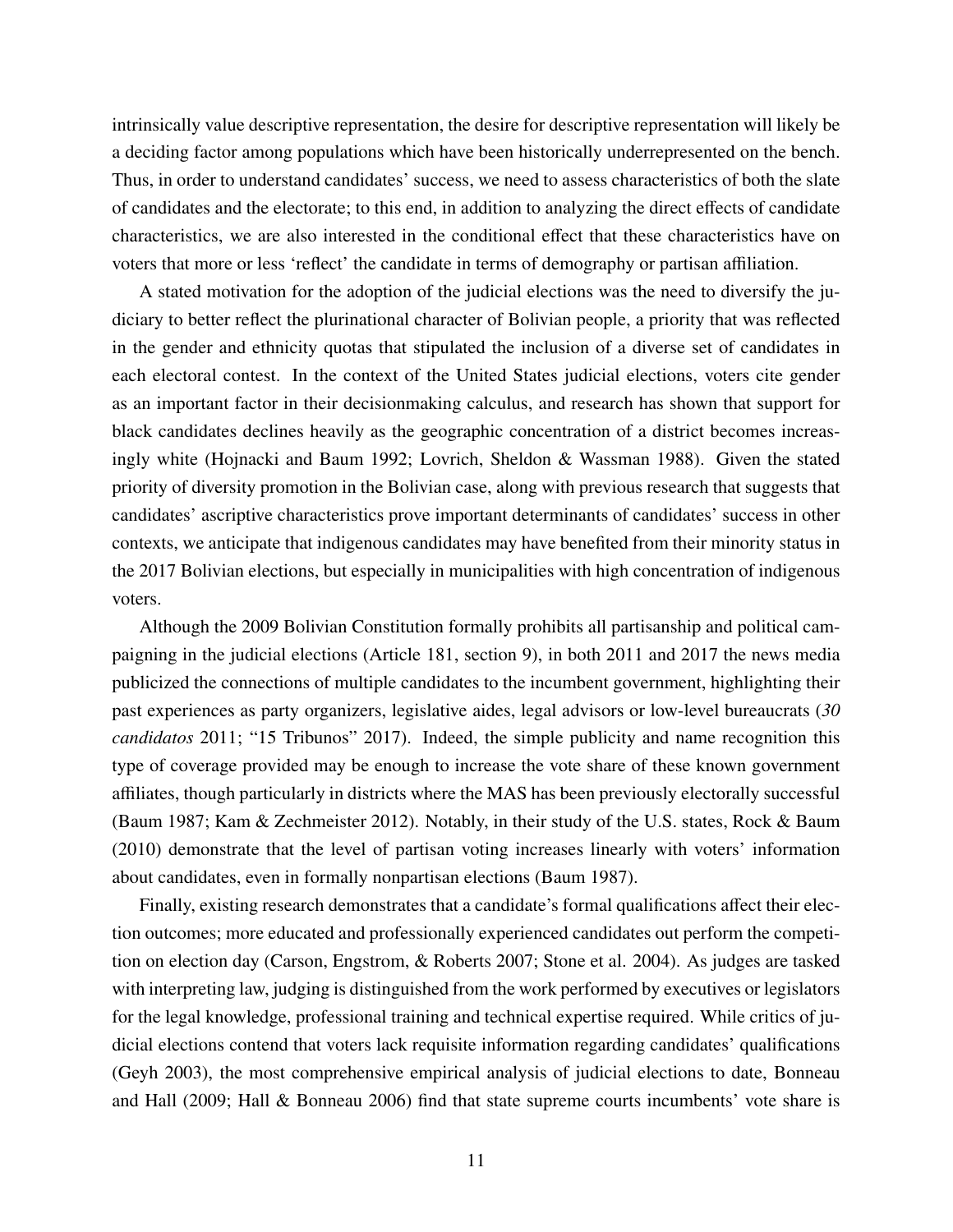inversely related to the professional qualifications of the challenger, suggesting voters do weigh the professional experience of judicial candidates when races are salient and information abundant.

We conduct an analysis similar to Driscoll & Nelson (2015), combining information on candidates' vote share in each municipality with aggregated information on municipalities' sociodemographic composition. To evaluate the effect of candidates' political and sociodemographic attributes, we coded a variety of candidate-level indicators from the information contained in the curriculum vitae of the candidates that were made available on the website of the ALP following the candidate selection process. We recorded candidates' gender (*Female*) and *Auto-identify Indigenous* with dichotomous variables. Additionally, we measured candidate qualifications in two ways. First, we aggregated information on candidates' educational achievements, including their undergraduate and graduate credentials and any specialized licenses, into a count variable that assesses each candidates' *Education*. Second, candidates were coded for either their previous experience as a national or departmental *Judge*. Finally, we classified candidates for their previous experience as a *Government A*ffi*liate* if they had formally held a position in the executive branch, the ALP, or the Constitutional Assembly at any time since 2005. All of this information was taken from the curriculum vitaes of the candidates that were published by the OEP, and would have been readily available to voters through the state-sponsored voter information campaign.

Beyond the correlation of candidates' attributes with their resulting vote share, we assess in the extent to which the possible demographics of the *voters* translated into the electoral success of some candidates over others. Accordingly, we combine our data on candidates' characteristics and municipal-level vote share with aggregate demographic information on the districts in which votes were cast. To measure the likely concentration of indigenous voters, we relied on a measure of *Proportion Indigenous*, which is the proportion of citizens above the age of four whose first language was something other than Spanish (i.e. Quechua, Aymara, Guaraní or other native) as reported by the national census of  $2001$ .<sup>[15](#page-0-0)</sup> The second district-level indicator we include, as a measure of district-level support for the government, is the *MAS party vote share* from the 2014 presidential elections. If it were the case that candidates' affiliation with the government was an electoral boon, we expect this to be especially so in districts with high concentrations of previous MAS voters.

#### [Table 3 about here.]

Table [3](#page-33-0) reports the estimates of a hierarchical linear model of candidates' municipal level

 $15$ Though dated, this is the best municipal level measure of the self-identified indigenous population available, as the 2012 census did not include respondents' ethnicity or language. This measure is continuous on the interval from zero to one, with a mean of just below .5; the data are bimodal at either end, meaning there are many districts with high concentration of indigenous peoples, and many districts with very low concentration thereof.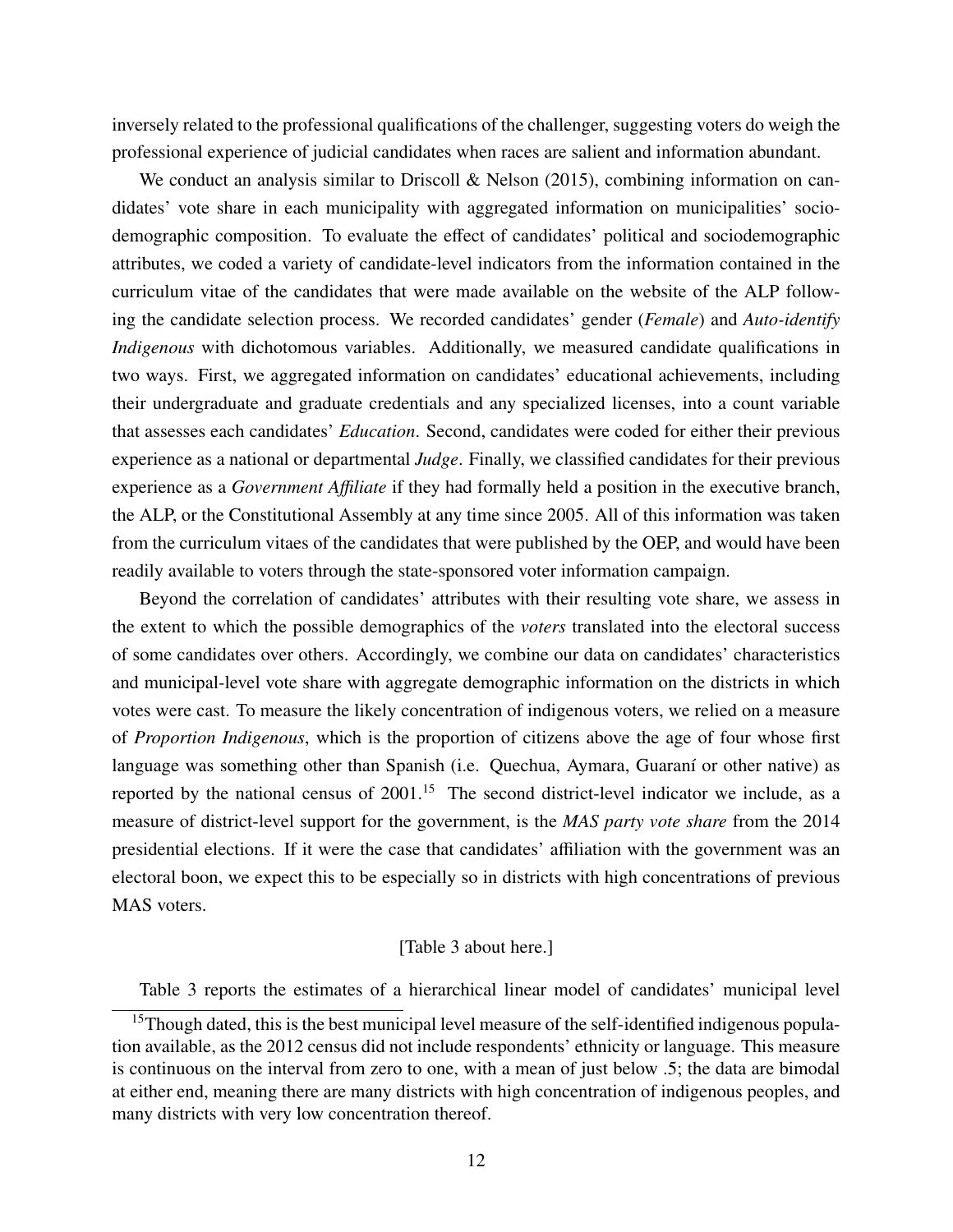vote share as a function of candidates' demographic, political and professional characteristics, as well as some of the political and demographic information on the voters in the districts where these candidates' competed. Though not reported here, we include random intercepts for each candidates (N=36), to account for repeated observation of candidates across municipalities in the same department. The outcome variable, *Candidate Vote Share*, is roughly normally distributed between 0 and .8, with a mean of approximately .25 and a median slightly below that; the unit of analysis is the candidate–municipality.

### [Figure 1 about here.]

Scanning down the list of coefficients, we find little systematic evidence that candidates' ascriptive, professional or political characteristics is systematically related to their electoral success. None of the baseline coefficients for our demographic (*Gender* and *Auto-ID Indigenous*) or professional indicators (*Government A*ffi*liate*, *Educational Credentials* or *Judge*) are statistically significant, meaning we cannot reject the null hypothesis of no statistical association between the candidate characteristic and their vote share. Nor do the interaction terms, which pair candidates' characteristics to district composition, achieve statistical significance across the full range of the district-level variables, a fact confirmed by Figure [1.](#page-28-0) The lack of an association for both the professional credentials, as well as for the government affiliate may not come as any surprise: as was the case in 2011, this was an extremely low-information electoral environment, and it is likely that many voters simply did not have access to this information such that they might differentiate among candidates in this way (Driscoll & Nelson 2014).<sup>[16](#page-0-0)</sup> By that same token, however, Driscoll & Nelson (2015) also report that indigenous voters appeared decisive in the election of indigenous candidates in the 2011 contest. In 2017, this same dynamic did not—and for the most part could not—hold.

A final take-away point from our hierarchical regression model concerns the effect of *Ballot Placement*. Driscoll & Nelson (2015) show that, beyond indigenous voters' likely votes for indigenous candidates, the single strongest predictor of candidates' vote share in the 2011 judicial elections was ballot placement: candidates close to the top of the ballot increased their vote share between 2 and 4 percent *across all districts*, when compared to those listed at the bottom of the ballot. In light of the fact that the ballot ordering was established via lottery, Driscoll & Nelson (2015) conclude that a random process, along with candidates' and voters' indigenous identification, was an important determinant of candidates' election in the 2011 elections.

<sup>&</sup>lt;sup>16</sup>Indeed, public opinion polls in the 9 departmental capitals in advance of the election suggested that 80% of respondents reported little knowledge of the candidates, with just as many suggesting they did not know for whom they would vote ("8 en cada 10" 2017). However, we note that studies of judicial elections in the United States have found a positive relationship between prior judicial experience and candidate success (Bonneau & Hall 2009; Hall & Bonneau 2006).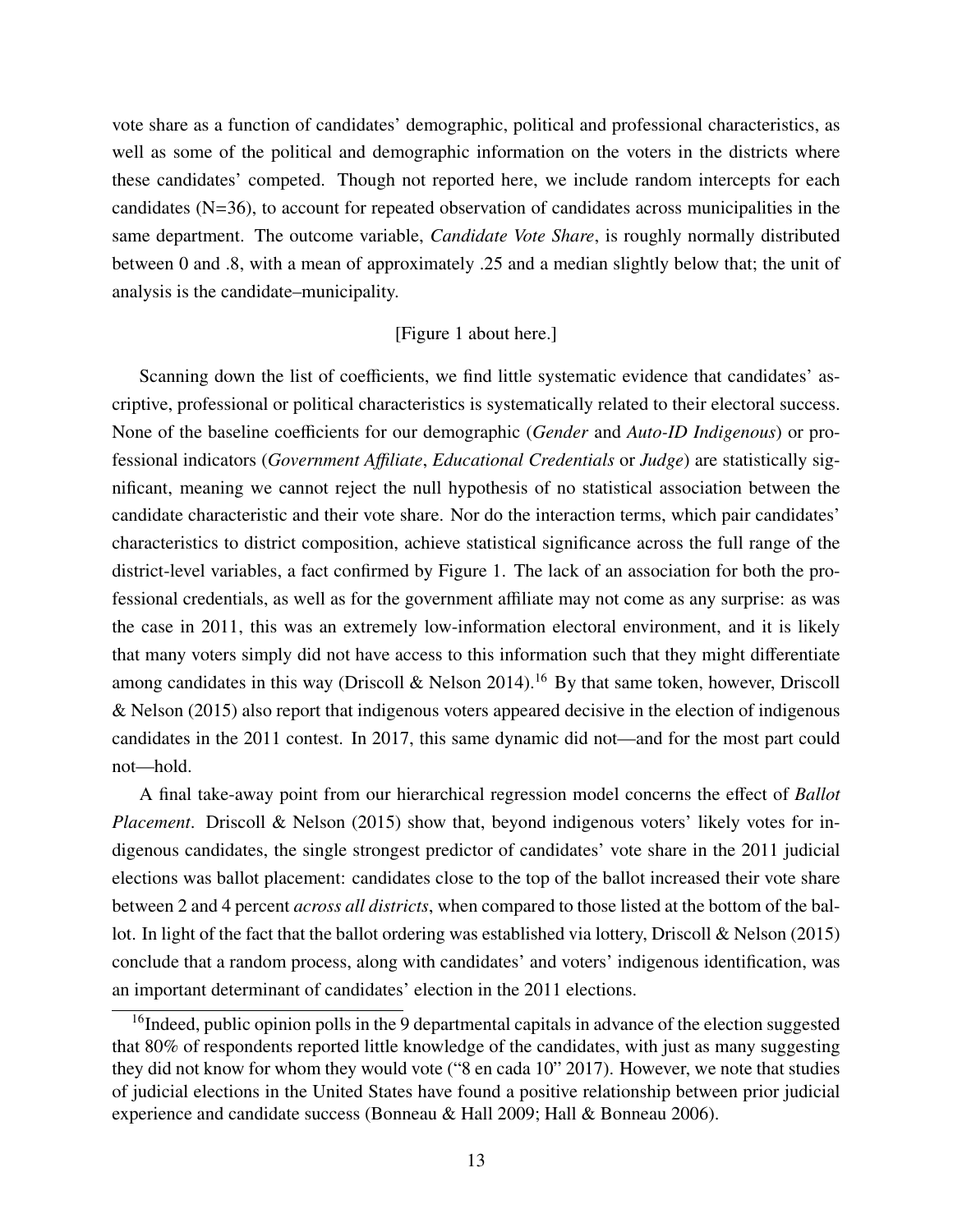The ballot redesign implemented in advance of the 2017 elections greatly reduced the number of candidates voters had to consider. This new ballot may have been motivated to remedy the overwhelming influence of ballot order, though this fact was not cited as a primary motivation for the ballot design change. As we can see from Table [3,](#page-33-0) the redesigned ballot may have reduced, but did not completely eliminate, this effect. Though the OEP did not assign or publicize candidates' numbers in the 2017 election campaign, the candidates' placement was still determined by lottery ("OEP Sortea" 2017). Substantively, candidates who were listed in the bottom right quadrant of the ballot (position 4), earned on average 12% fewer votes than those positioned at the top-left position on the ballot (position 1), an enormous difference in light of the fact that the candidates won with only a plurality of the vote. As such, and as in 2011, beyond the influence the MAS was able to exert in the candidate selection process, the data generating process that distinguishes victorious candidates from those who did not win a seat was essentially random.

What can we make of an election where ballot ordering matters more than either candidate or constituency characteristics? It is important to consider these election results in concert with the process by which voters had the opportunity to cast their ballot, as well as in the context of the broader landscape of contemporary Bolivian politics. Recall that, unlike many other electoral contests worldwide, candidates were prescreened before they could appear on the ballot. The MAS's super-majoritarian control of the bicameral legislature, combined with a highly disciplined legislative delegation that approved of the nominees, enabled the MAS party leaders to select judicial candidates unilaterally, without consulting members of the opposition. As such, all candidates were minimally acceptable to the government party, irrespective of which candidates were chosen via popular election.

While this selection process clearly benefited the incumbent government, it carried with it other tangible political costs. Members of the traditional opposition vociferously campaigned in favor of the null vote, citing their exclusion and the procedural advantages of the MAS as evidence of a fundamentally undemocratic and illegitimate electoral process ("Declaracion Conjunta" 2017a, ´ 2017b). What is more, a broad majority of Bolivian voters—far beyond the 35-40% of the Bolivian electorate that routinely votes for opposition parties— cast their ballots as either blank or deliberately spoiled. In our next section we turn to the question of interpreting the blank and null ballots, to evaluate the extent to which voters blank and null voting was rooted in dissatisfaction with the current political regime. Yet as the ongoing discussion makes clear, the procedural realities that favored the MAS, combined with the overwhelming lack of information about the candidates ("8 en cada 10" 2017), implied that even those voters who cast a valid vote for a particular candidate were not—and in fact could not have been—heavily invested in the outcome.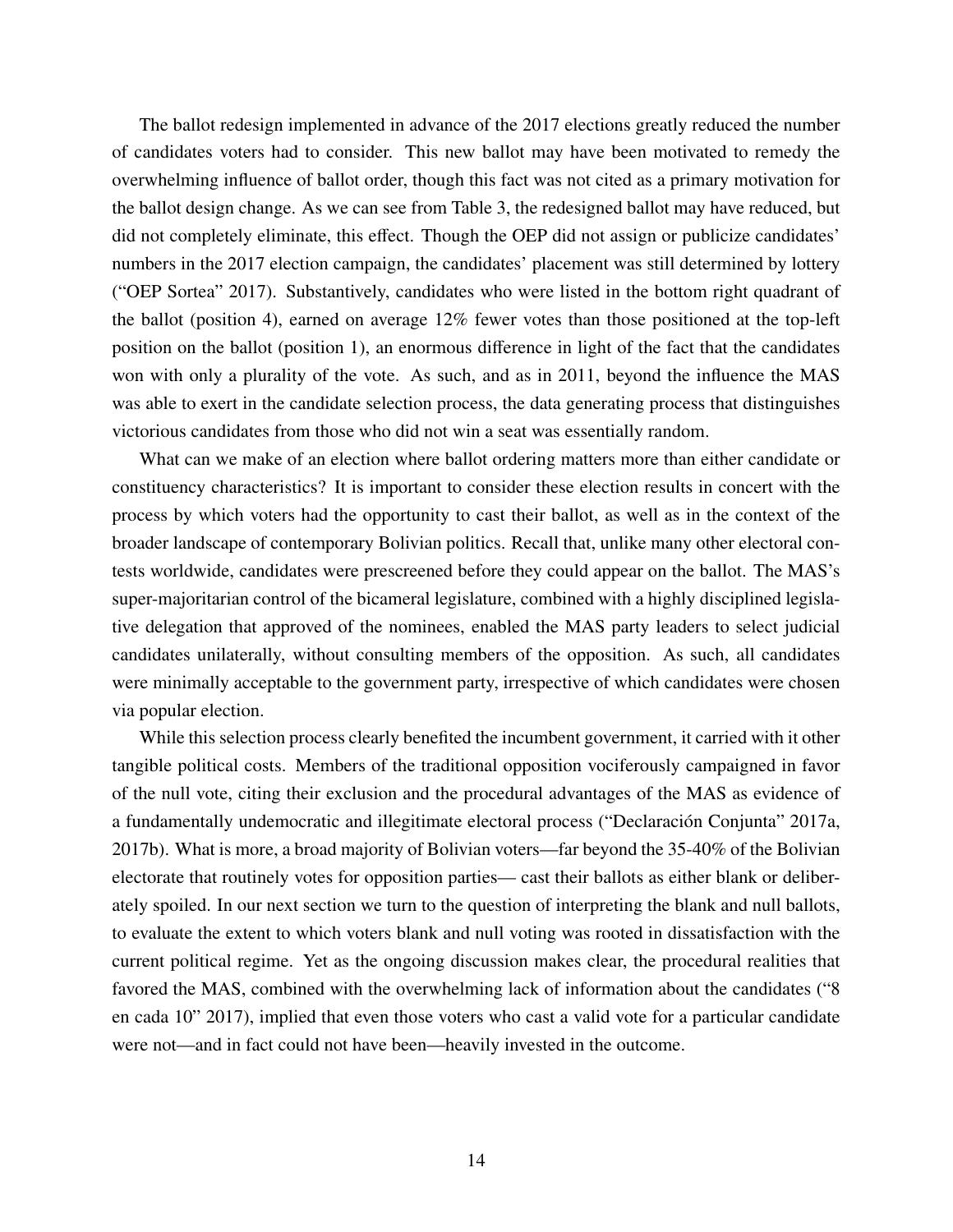#### IV Valid votes, Null votes and Votes to change the status quo

#### [Figure 2 about here.]

That candidate success was not tied to candidate or constituency characteristics does not imply that voters made their decisions randomly. One of the most important outcomes of this election was the unprecedented number of deliberately spoiled ballots cast in this election: an absolute majority 50.9% with of Bolivian voters cast null ballots in the 2017 race for Plurinational Constitutional Tribunal, a figure that rises to 65.8% when combined ballots that were cast as blank. To help understand the historic nature of vote spoilage in this election, Figure [2](#page-29-0) displays the distribution of valid, blank, and spoiled votes in recent Bolivian elections, including the 2009 adoption of the Bolivian constitution, the 2014 presidential election, and the 2011 judicial elections. Though the 2011 judicial elections also witnessed a very large number of blank and null ballots, the 2017 contest exceeded this level still. Moreover, the amount of vote spoilage is anomalous to judicial elections: neither the constitutional referenda nor the presidential elections witnessed such a massive amount of vote spoilage.

Why is this so? The political opposition campaigned explicitly for the null vote, and it is widely believed that the decision by the sitting justices of the TCP that cleared the way for President Morales to stand again for reelection in 2019 had a polarizing effect on public opinion ("OEA admite" 20[17](#page-0-0)).<sup>17</sup> To evaluate the possibility that Bolivian voters' perspectives on presidential reelection swayed their voting behavior in the judicial elections, we draw on analyses of two different sources of information. The first is an original public opinion survey fielded in the three weeks prior to the judicial elections, that queried voters support for government, ideology and vote intention.<sup>[18](#page-0-0)</sup> Next, we consider data on the proportion of valid, blank and null votes cast at the municipal level, which we again pair with district-level characteristics. As such, we have information on a subset of Bolivians' stated vote intention in advance of the TCP ruling and the judicial elections, as well as aggregate data on observed election returns.

The outcome variable from our individual level analysis is a multichotomous variable that

 $18$ The survey consisted of face-to-face interviews based on a probability sample with random selection of households and respondents, with quotas for gender and age. The survey was conducted in the four largest urban areas of the country (cities of La Paz, El Alto, Cochabamba and Santa Cruz), in the three weeks prior to the judicial elections.<sup>[19](#page-0-0)</sup> Fieldwork concluded on November 27th, such that all interviews were completed in advance of the ruling by the TCP.

 $17A$  nationally representative survey conducted by the news outlet Página Siete found that 75% of respondents were opposed to the proposition of presidential reelection without term limits, and 60% were opposed to the notion that it would be legal for the TCP to authorize President Morales to stand for reelection in 2019 (Layme 2017b). In our own data, roughly 60% of our respondents were against the proposition of presidential reelection, though our question referenced the decision of the TCP, which may have had some contamination effect.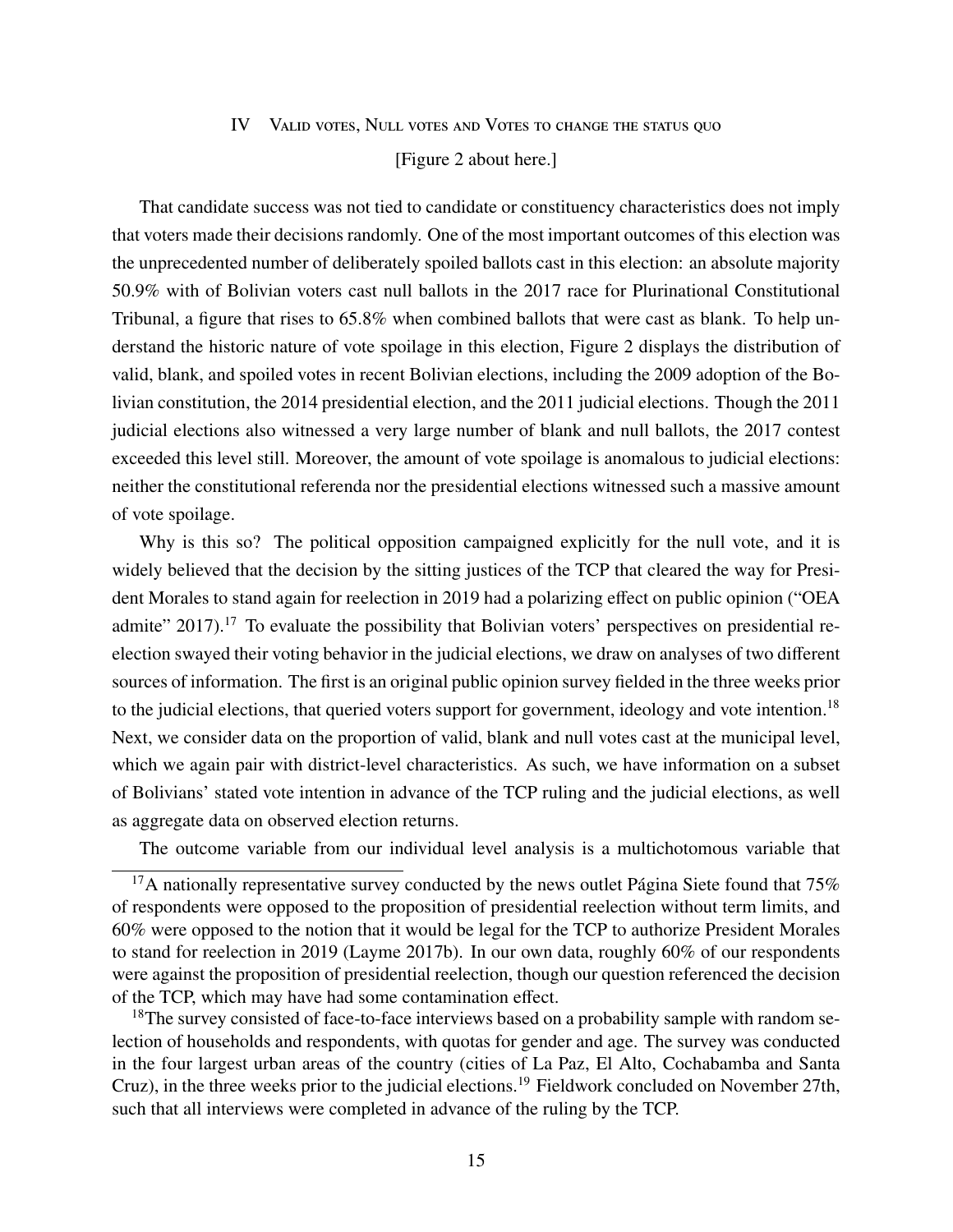queried respondents' vote intentions if the judicial elections were to be held in the same week as the interview. Respondents were given a choice of voting for a specific candidate, casting a blank ballot, a null ballot or abstaining altogether, with two additional categories for "Don't know" and "No response." The distribution of this variable is shown in Table [4.](#page-34-0) The results of our survey suggest that in the weeks prior to the election most respondents were either undecided or openly hostile: 31% of our sample reported their intention to cast a null ballot, while nearly as many (29%) suggested they had not yet decided how they planned to vote. Still, only roughly one-in-five respondents reported that they would cast a valid ballot for a candidate if the elections had been held at that time. In light of the fact that the political opposition was openly campaigning for the null vote, and other public opinion polls suggested that many had little knowledge of the judicial candidates ("8 en cada 10" 2017), we first evaluate the correlates of our respondents' stated vote intentions in a multivariate model.

#### [Table 4 about here.]

Table [5](#page-35-0) displays the results of a multinomial logit regression on respondents' stated vote intention in the weeks leading up to the judicial elections. In light of the large proportion of declared "undecided" voters, we recoded the outcome variable such that the "Don't know" response is the baseline category, and evaluate a number of possible explanations for respondents' vote intention.[20](#page-0-0) We include as explanatory covariates a dichotomous indicator of *MAS partisanship*, as well as respondents' opposition to President Morales' intention to stand for reelection in 2019 (*Oppose* 2019 Candidacy, a 7-point scale).<sup>[21](#page-0-0)</sup> Whereas indigenous voters have constituted the backbone of the MAS's hegemonic electoral success since 2005, we include a measure of *Self-ID Indigenous* for all respondents who claim affiliation with one of the native tribes of Bolivia. To evaluate respondents' self-reported vote intention as a function of information or knowledge of the process, we include a 5-point scale of *News Frequency*, as well as an index of *Judicial Knowledge* and *Education* (a 10-point scale).<sup>[22](#page-0-0)</sup> Finally, we control for *Income* (a 16-point scale) and gender (*Female*).

[Table 5 about here.]

<sup>20</sup>We exclude from our analyses all respondents who planned to abstain, as well as nonrespondents.

 $2^{1}$ The original word of the question asked the extent to which respondents supported President Morales' plans to stand for reelection, for the purposes of the analysis here we have inverted this 8-point scale such that higher values represent stronger opposition.

 $^{22}$ To gauge respondents' knowledge of the judiciary and courts to which they would be electing judges, we included three separate questions about the courts and the judicial elections, respondents were scored a '1' for each question they answered correctly. We created a standardized scale of respondents' knowledge based on the number of questions they answered correctly.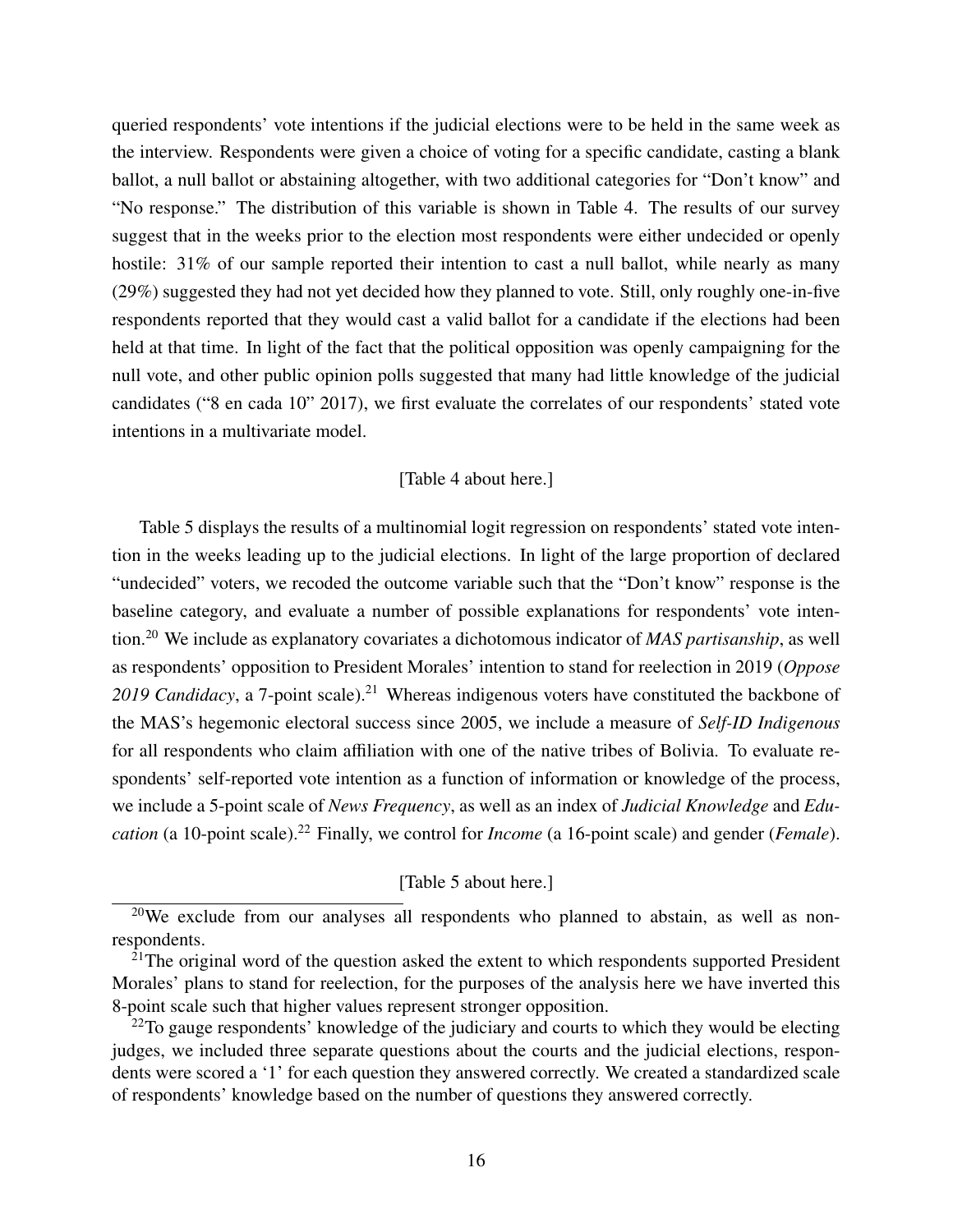We find some support for the hypothesis that citizens' support for the MAS and their opposition to President Morales' intention to stand for reelection fueled their intention to cast blank or deliberately spoiled ballots. *MAS supporters* were 17% less likely to report their intention to deliberately spoil their ballots in advance of the election, though they were no more or less likely to state their intention of voting for a candidate relative to reporting general uncertainty. The coefficients for *Opposition to 2019 Candidacy*, by contrast, are positive across all three outcome categories and statistically significant in the case of respondents' self-reported blank and null vote intentions. Relative to those respondents who reported uncertainty in their intended vote choice, for every unit increase in the *Opposition to 2019 Candidacy*, the likelihood that respondents planned to cast either a blank or null ballot increased by a factor of 1.16. Moving across the range of opposition, this effect corresponds to a 13% increase in the probability of self-reporting one's intention to deliberately invalidate her vote. Somewhat strikingly, this same pattern appears in the case of selfidentified *Indigenous* respondents: though indigenous identity has long been a focal point around which the MAS has rallied a base of support (Zuazo 2009, 2010), the results of this analysis suggest that *Indigenous* respondents were actually 9% *more* likely to have planned to invalidate their ballot than non-indigenous respondents. This is consistent with accounts of the 2016 constitutional referendum (Driscoll 2017), that showed that the 'No' vote share in the constitutional referendum increased in municipalities with high concentrations of indigenous Bolivians.

There is mixed evidence with respect to the effect of various indicators related to access to information. The coefficient for *Judicial Knowledge* is positive and statistically significant predictor of casting a blank ballot, and respondents' with higher levels of *Education* were more likely to report plans to deliberately invalidate their ballots. These latter correlations are consistent with the work of Driscoll & Nelson (2014), who showed that null voting was more prevalent among higher educated Bolivians in the 2011 judicial election. However, taken with the lack of statistically significant relations between the other self-reported outcomes and across the other explanatory variables, we have only limited evidence to suggest that voters' decisions to cast a valid, blank or null ballot stemmed from informational considerations.

Before we turn to the aggregate analysis of the election returns, it is important to acknowledge some of the strengths and limitations of our individual level analysis. Most importantly, our survey was not a nationally representative sample and therefore cannot be generalized to the broader Bolivian population without caveat. The survey was also conducted in advance of both the decision of the TCP and the election itself, so it is likely that our results would be different had we queried respondents about vote after the decision about Morales' reelection prospects. Nevertheless, this provides a critical window into a subset of Bolivian voters, that allows us to evaluate the correlates of individuals' self-reported valid, as opposed to null vote participation in the 2017 judicial elections. Our multivariate analysis allows us to test multiple hypotheses simultaneously, and control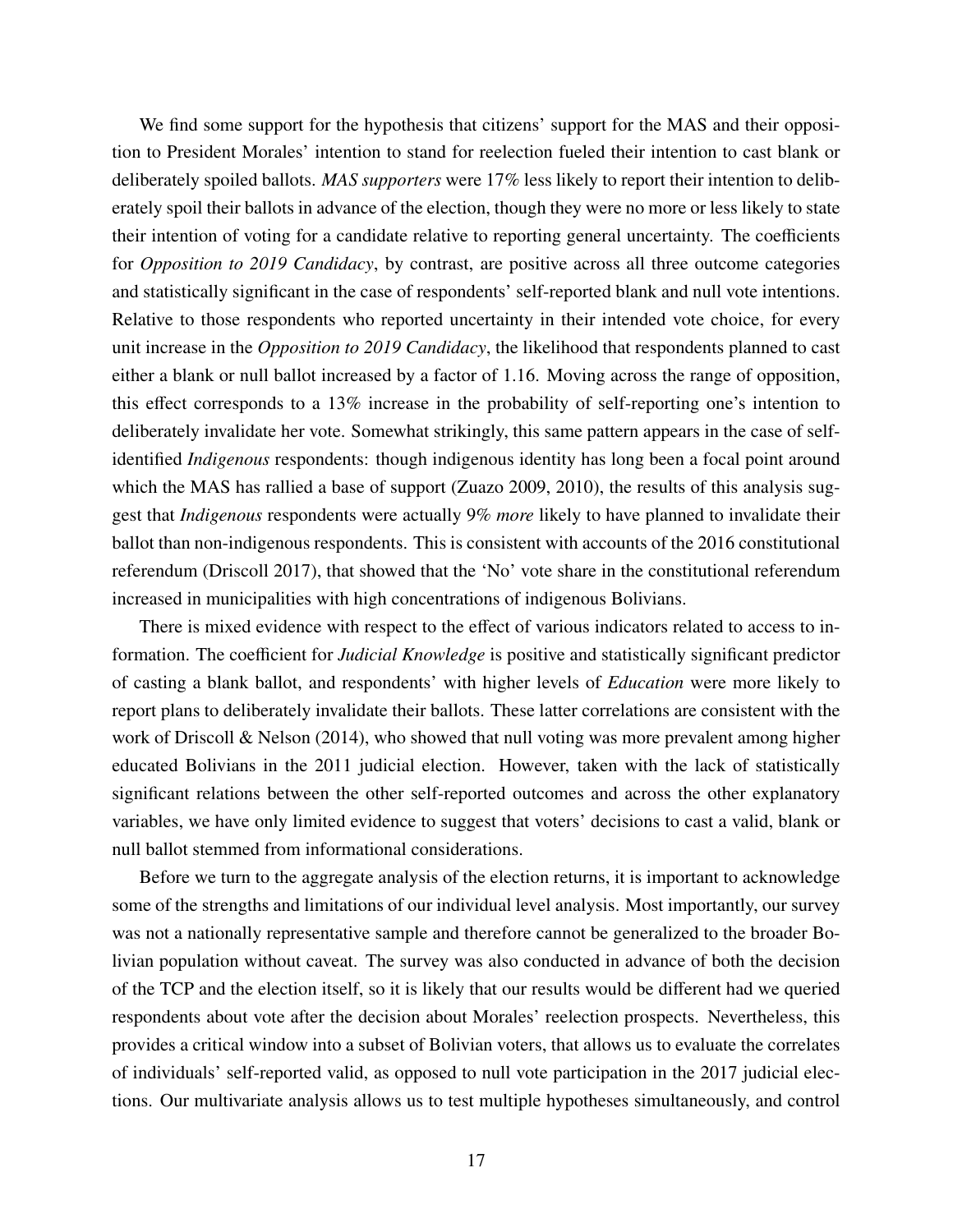for possibly confounding correlations. All told, our analysis suggest that Bolivian voters' decisions to cast a null or blank vote was rooted in part in their opposition to the prospect of presidential reelection, while even the presidents' supporters were unwilling to definitively report their plan to cast a valid vote.

Turning now to the analysis of aggregate returns in the judicial elections, and following the landmark decision by the TCP, Table [6](#page-36-0) shows three regressions of municipal level vote share of valid, blank and spoiled ballots, as reported on the website of the OEP (12/18/17). We include two predictors of previous support for President Morales and the MAS: the municipal level vote share for the MAS in the 2014 presidential elections, as well as the proportion of the municipal vote share that voted in favor of "No" in the 2016 constitutional referendum on perpetual reelection. To capture traditional bases of support for and opposition to the MAS, we include the *% Indigenous* as an indicator of the concentration of indigenous peoples, a dichotomous indicator for the presence of a *Mine*, [23](#page-0-0) and an indicator for the eastern departments of the opposition-controlled *Media Luna*. Beyond these predictors, we include a variety of municipal-level indicators that might indicate the extent to which voters had access to information about the election (*% Urban*, *% Primary Education*, *% Homes with Television* and *% Homes with Internet*). Finally, *% Homes with Indoor Plumbing* is a proxy for the average socio-economic status in a given municipality.

#### [Table 6 about here.]

The results of the three linear regressions shown in Table [6](#page-36-0) largely confirm the results of our pre-election survey, though they are distinct in several important ways. Most importantly, opposition to the prospect of President Morales' candidacy, as given by the proportion of "No" vote in the 2016 Constitutional Referendum, is a statistically significant predictor of the distribution of the valid, blank and null vote in the 2017 judicial elections. Municipalities with higher concentrations of "No" votes in 2016 reported lower proportions of valid votes in 2017 and higher proportions of blank and deliberately nullified ballots. Additionally, whereas MAS supporters were less likely to report an intention to spoil their ballots in our survey, the concentration of pro-MAS/Morales vote in the 2014 election correlated positively with the proportion of blank votes in the 2017 judicial election. These trends comport with the results of the survey data we analyzed above.

Also mirroring the results of the survey data, we find evidence that a constituency that has been a long-time stalwart supporters of Morales and the MAS—indigenous voters—did not appear to support the party or president in ways they have in the past. The analysis demonstrates that

 $23$ Miners have long been a pillar of the MAS political machine, though intra-party conflicts over the protected status of the miners status erupted in 2016 (Achtenberg 2016). We located the municipalities that are home to a major *Mine* using the 2013 Minerals Yearbook published by the U.S. Geological Survey.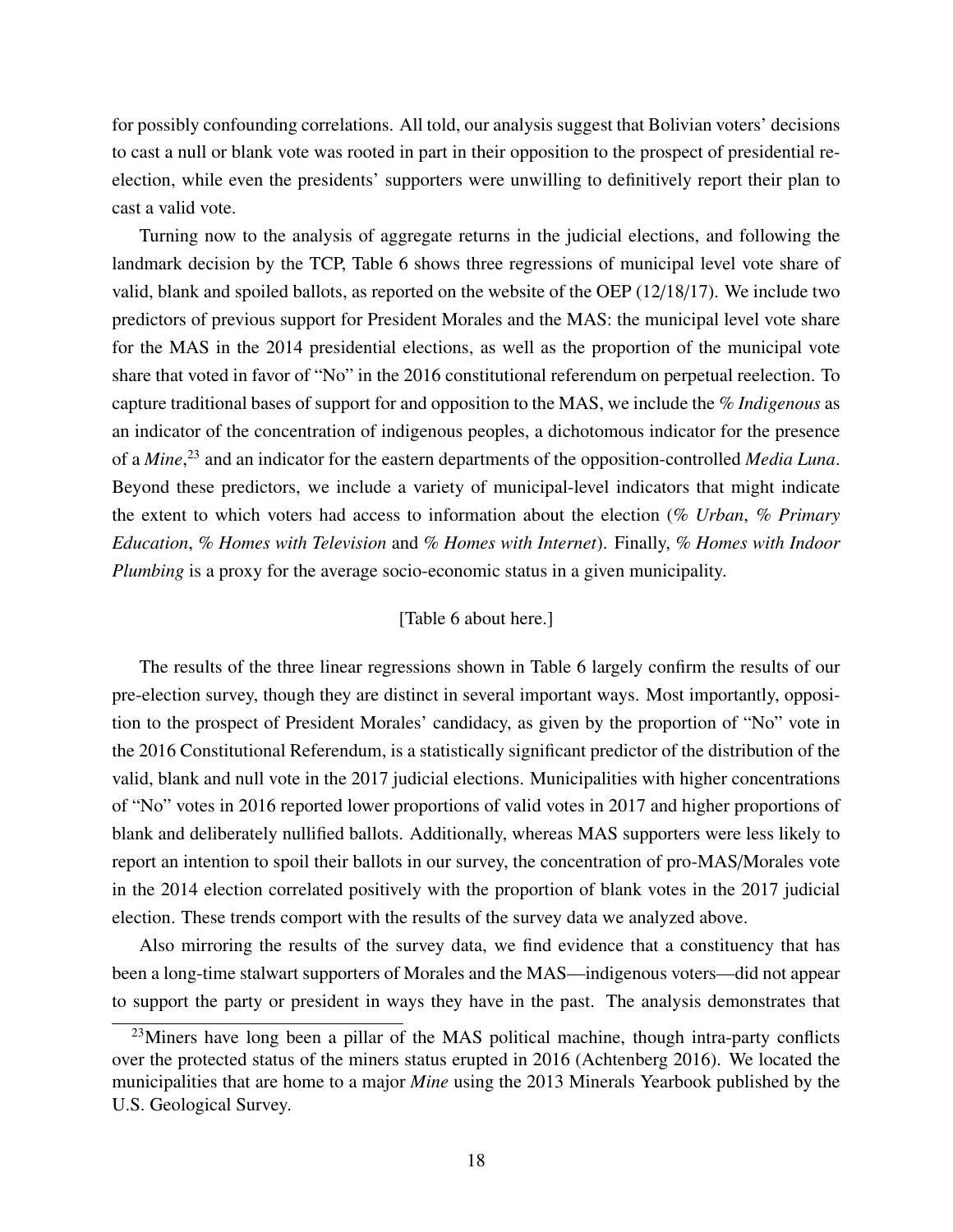municipalities with higher concentrations of indigenous voters also had smaller proportions of valid votes and higher proportions of blank ballots. Recall, as well, the results of the individuallevel analysis: respondents' indigenous identity was a statistically significant predictor of their willingness to self-report a null vote. Taken together, these results suggest that indigenous voters' previous and repeated support for the MAS and President Morales did not necessarily translate in to a valid vote in the 2017 judicial elections. Instead, it appears these voters may have spoiled their ballots rather than support a candidate at the polls.<sup>[24](#page-0-0)</sup> We discuss the implications of the eroding MAS base in the conclusion.

Though we found some mixed effect of the possible influence of information at the individual level, the results are more stark in the aggregate analysis. Both the *% Television* and the *% Internet* were negatively correlated with the proportion of valid ballots cast and positive predictors of either blank or null ballots. In the case of internet access, it seems that increased access to information helped to inform voters, was negatively correlated with the proportion of blank ballots in a municipality, though strongly positively correlated with the proportion of null votes. Moreover, increased access to information via the television was associated with an increase in the proportion of null votes and a decrease in the proportion of valid votes. Though both Television and the Internet would have been critical sources of access the state-run media campaign about the judicial candidates, we have little evidence to suggest that this translated in to higher proportions of valid votes.

#### V A DIFFERENT CHRONICLE ABOUT POWER//UNA CRÓNICA DISTINTA SOBRE EL PODER

The ratification of the 2009 Bolivian Constitution signified a reconstitution of the Plurinational Bolivian state, one that would be more equitable, more inclusive, more formally incorporative of the long maligned indigenous majority, more overtly economically progressive than in the past (Van Cott 2000; Gargarella 2011; Wolff 2016). In their reimagination of the Bolivian political system, the constitutional assembly members envisioned a national court system that would reap tangible benefits from the direct election of magistrates. The electoral connection, prominent constitutionalists contended, would imbue the courts with the requisite legitimacy needed to ensure institutional effectiveness, and grant "the people" meaningful investment in a national court system that had long been foreign to the vast majority of Bolivians. With this enhanced legitimacy, the courts would become more powerful, less corrupt, more independent, more efficacious than the national courts of generations past.

<sup>&</sup>lt;sup>24</sup>Though Driscoll (2017) shows that the pro-MAS support declined considerably between the 2014 and 2016 elections in mining municipalities, our analysis here suggests that mining communities reported a slightly smaller proportion of the null vote when controlling for other demographic and political explanations, relative to other communities.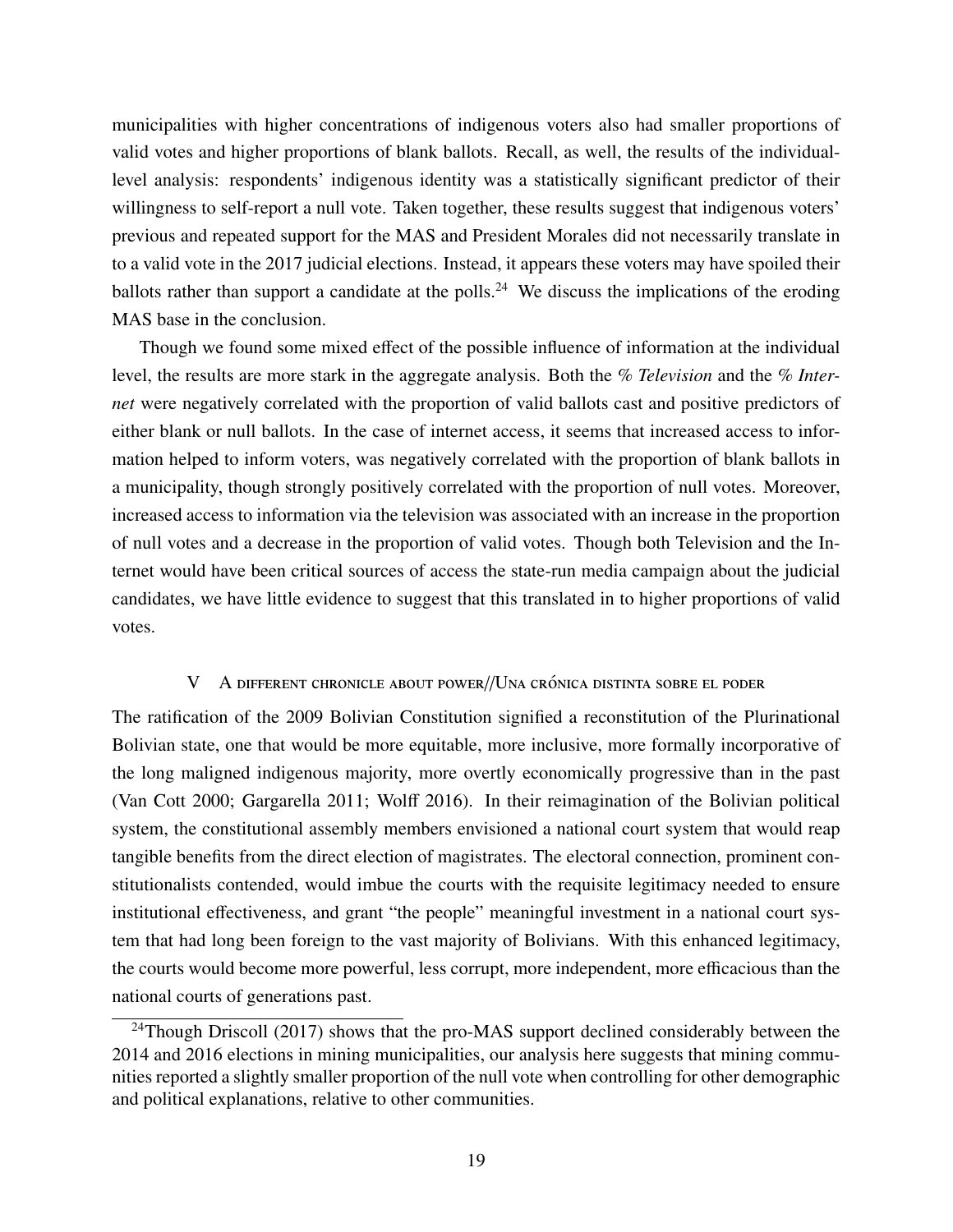In reality, this reform has fallen short, as there is little evidence to suggest that the legitimation via the electoral connection corresponded to more judicial independence either in theory or in practice. In the United States, the introduction of judicial elections was associated with increased empowered judiciaries who were willing to check other branches of government who stepped out of constitutional boundaries (Shugerman 2010, 2012; Nelson 2014; Crabtree & Nelson 2018). In Bolivia, though the inaugural contest did result in the most diverse national judiciary in the country's history, the government's heavy-handed role proved to have a polarizing impact on the Bolivian public's evaluation of their national courts (Driscoll & Nelson 2015). Bolivian national judges and magistrates who have endeavored to rule against the government, have been met with impeachment and penal trials that, though within the bounds of the constitution, are nevertheless grounded in political motives and dubious legal foundations.[25](#page-0-0) With this perilous reality in mind, it is perhaps no surprise that many magistrates and judges have appeared to be pliant servants of the incumbent government, clearing the way for the reelection of President Morales in both 2013 and 2017. We have argued and described the ways in which the second judicial elections unfolded in many ways similar to the 2011 contest. They were characterized by a closed and MAS-dominated candidate preselection process, and the strongest predictor in the 2017 elections was candidates placement on the ballot. Unfortunately, in a stark departure from the results of the 2011 elections, electoral reforms resulted in a noted decline in the descriptive representativeness of the Bolivian national courts. While the 2011 elections resulted in a dramatic increase in the representation of indigenous jurists and women, said advances have since reversed.

This is not to condemn the process as a fatal flaw unto itself, but rather to illuminate one example of challenges and contradictions endemic to one high-profile experiment in 'new' Latin American constitutionalism (Uprimny 2011; Gargarella 2011, 2016). To be clear, there is nothing intrinsically wrong with the direct election of national judges, nor is any of this the fault of the Bolivian voters who faithfully took to the polls to participate in any way they deemed appropriate. The highly centralized candidate selection process, and the MAS leadership's willingness to overtly politicize the courts, by contrast, lead us to believe that the situation would be largely the same, even if the procedures to select high court judges were different.

On a grander scale, the ascendency of the null vote, the deliberate spoilage of ballots by  $50.8\%$ of Bolivian voters, represents the third time in the recent past where Bolivian voters have formally rebuked a MAS-sponsored project at the ballot box. The first judicial elections witnessed an absolute majority of blank and spoiled ballots (Driscoll & Nelson 2014), while the second judicial

 $^{25}$ Titular magistrates Cusi, Velásquez and Chánez were suspended for their decision to suspend the 2014 Notary Law, that sought to transfer notary fees from the judicial branch to the Ministry of Justice (Azcui 2017; "Hay 84 procesos" 2017). Many other national judges elected in 2011 have been suspended or investigated for fraud, corruption or administrative malfeasance.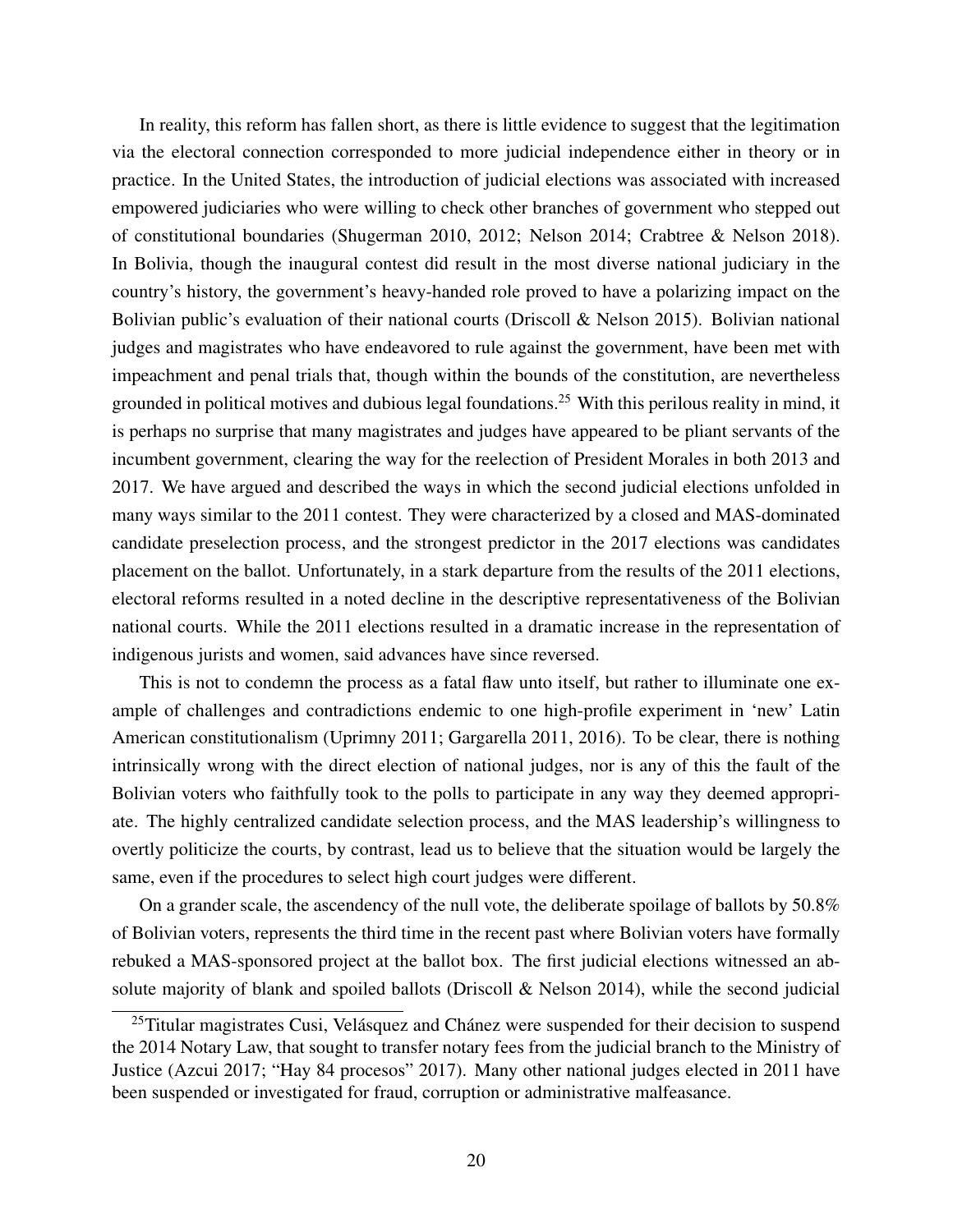elections expanded that margin to more than 65%. These returns, interpreted in tandem with the outcome of the constitutional referendum of 2016 (Driscoll 2017), are evidence that despite the total control of the Bolivian state institutions, the MAS electoral hegemony is not impermeable. Indeed, these are three separate instances where a majority of Bolivian voters, including some constituencies that have been traditional supporters of the MAS, have set a clear signal about their dissatisfaction with the political status quo.

We must be guarded in our interpretation of both the "No" vote in 2016 and the null votes, so as to not construe them as a definitive foreshadowing of something to come. To do so would overstate the strength and coherency of the political opposition, and would grossly underestimate the political potential of President Morales and the MAS. Indeed, several facts weigh heavily in President Morales' favor for future electoral contests. First, despite of the absolute majority of Bolivian voters voting against Presidential reelection in 2016 and cast null votes in the judicial election, the Bolivian opposition remains fragmented and organizationally feeble. Though united in their opposition to President Morales, they are divided on many other fronts, which has kept them from articulating a coherent policy alternative that resonates with a majority of Bolivian voters. What is more, 35-40% of the Bolivian electorate has voted for opposition parties in the recent political past, $^{26}$  $^{26}$  $^{26}$  yet this voting bloc has consistently split their votes across numerous candidates, whose organizations are often personalist machines, rather than vibrant political movements or grass-roots parties. Among the opposition leaders, there are few focal candidates as viable opponents to President Morales, though some rely on geographically concentrated bases of political support, while those with national reputations carry legitimately detrimental political baggage that President Morales and the MAS have readily exploited for electoral gain.

To this lack of a coherent alternative and lack of coordination among leaders of the opposition, the electoral rules that govern presidential election advantage President Morales. Though he has won recent national elections with more than  $60\%$  of the vote,<sup>[27](#page-0-0)</sup> the Bolivian Constitution only requires that a candidate win 40% with a 10-point margin, or an absolute majority to avoid a second-round runoff election. This implies that not only must the opposition coordinate on a common candidate, but opposition leaders must resist all temptations to enter the race, which would siphon votes away from a focal alternative and split the opposition vote. Whether the myriad of opposition leaders—each with their own ambitions and reasons to self-promote—can credibly commit to stave off entering in the first round, remains the uphill battle on which their collective future depends.

<sup>&</sup>lt;sup>26</sup>Non-MAS candidates jointly earned 46.4% of the vote in 2005, 35.8% in 2009, and 38.7% of the vote in 2014.

<sup>&</sup>lt;sup>27</sup>President Morales was elected with 53.7% of the vote in 2005, 64.2% of the vote in 2009 and 61.3% in 2014.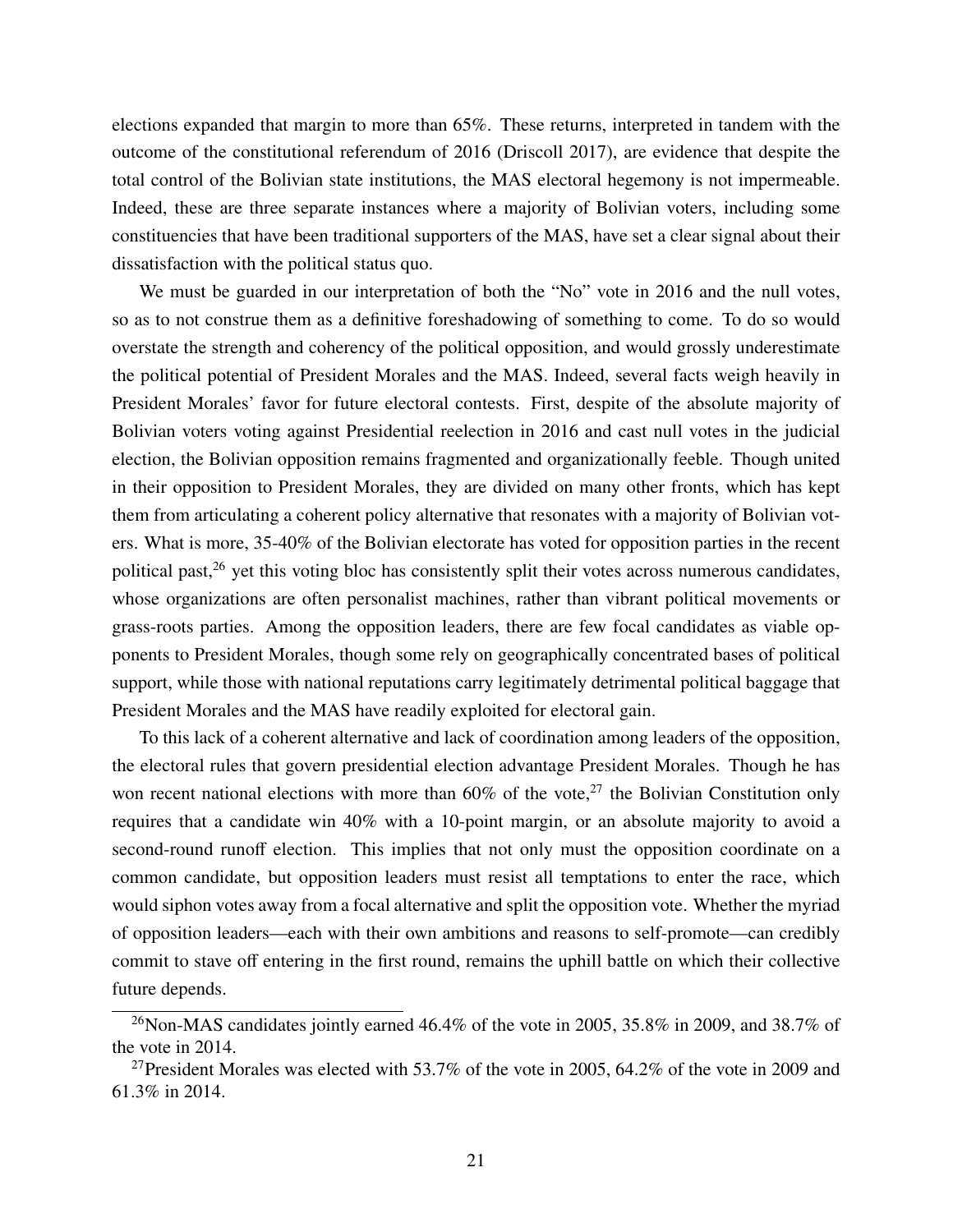Ten years from now, the overwhelming proportion of blank and spoiled ballots in the 2017 judicial elections, along with the "No" vote in the constitutional referendum will either be cited as the beginning of a new page of Bolivian democracy, or a fleeting blip of voters' discontent in an otherwise hegemonic rule of President Morales and the MAS. Whether this opening and political opportunity becomes a critical juncture, as opposed to a forgotten page in the annals of history in Bolivian democracy, remains to be seen.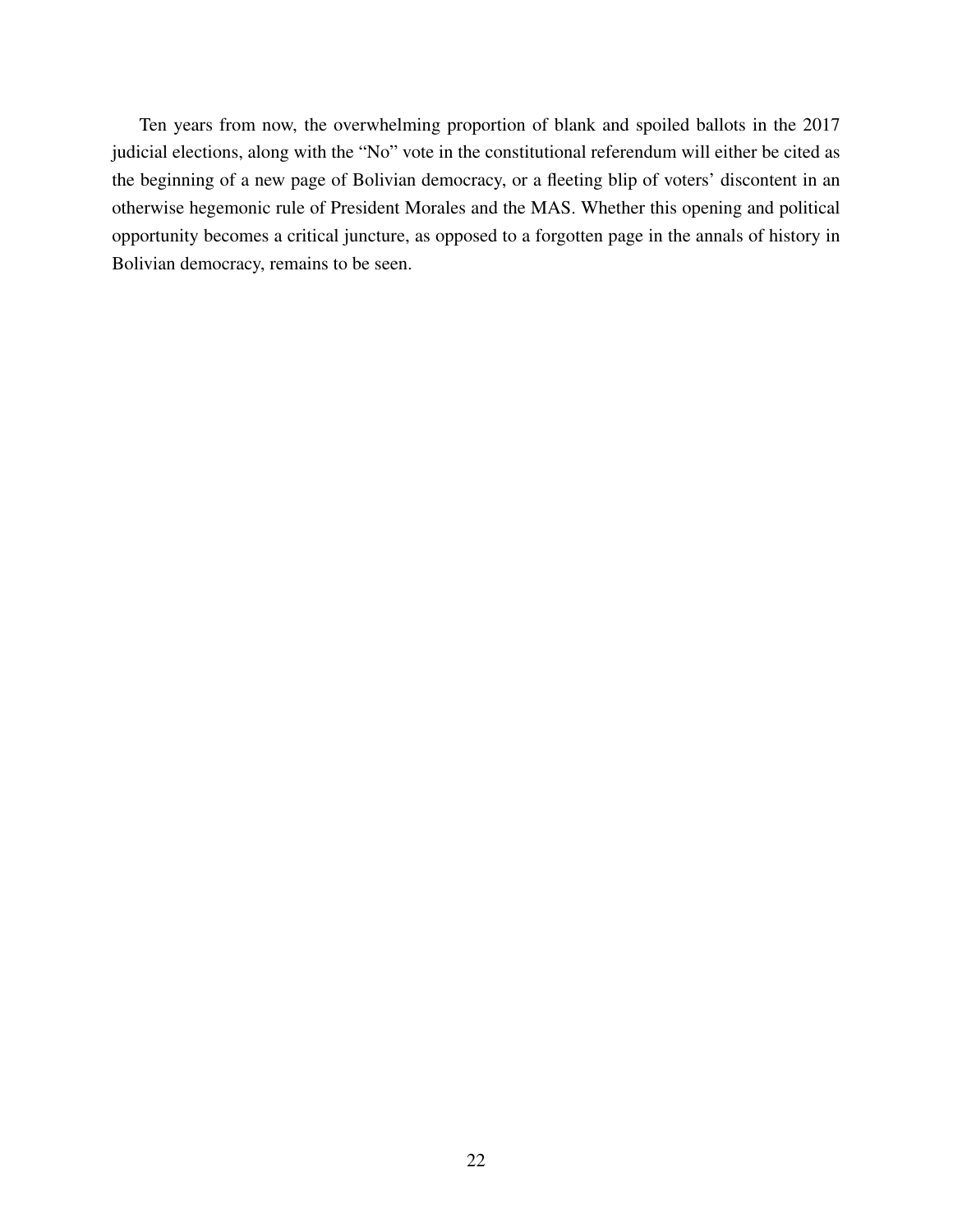#### **REFERENCES**

- (2011a). El registro ampliado aún no tiene inscritos. La Razón, June 23.
- (2011b). Masistas admiten "cuoteo individual" en designaciones de candidatos judiciales. *Eju!TV*, July 15, 2011.
- (2017a). 15 tribunos electos trabajaron en el Gobierno, 2 son exviceministros. *P´agina Siete*, December 5.
- (2017b). 8 de cada 10 no sabe por quién votar ni conoce a candidatos. Página Siete, November 27.
- (2017c). ALP sesiona este lunes para declarar desierta convocatoria al TSJ y TCP. *P ´agina Siete*, June 18.
- (2017d). Asamblea debatira ampliar plazo para postulantes a las elecciones judiciales. ´ *Los Tiempos*, May 26.
- (2017). *Atlas Electoral de Bolivia*, volume Tomo IV. Organo Electoral Plurinacional, Tribunal ´ Supremo Electoral, Av. Sánchez Lima No 2482, Sopocachi, La Paz, Bolivia.
- (2017e). Con "voto corporativo" y lista el MAS eligio a los candidatos. ´ *P ´agina Siete*, August 31.
- (2017f). El MAS continuará con preselección judicial y acusan a Albarracín de político. Los *Tiempos*, June 1.
- (2017g). Evo siente que su destino es seguir siendo presidente. *P ´agina Siete*, December 12.
- (2017h). Gonzales cree que no amerita veedores en preselección. *Página Siete*, April 21.
- (2017i). Judiciales: OEP sortea ubicación de aspirantes en papeletas de votación. Los Tiempos, September 11.
- (2017j). Judiciales: plantean que la CIDH sea veedora en la preselección. *Página Siete*, April 18.
- (2017k). Legislativo buscará flexibilizar criterios de preselección para cumplir con paridad. Los *Tiempos*, June 13.
- (2017l). OEA admite que fallo del TCP pudo incidir en el voto nulo. *P ´agina Siete*, December 12.
- (2017m). Postulantes a magistrados judiciales ya son 23. *Los Tiempos*, May 16.
- (2017n). UMSA denuncia "anomal´ıas" y se aleja de las elecciones judiciales. *Los Tiempos*, June 1.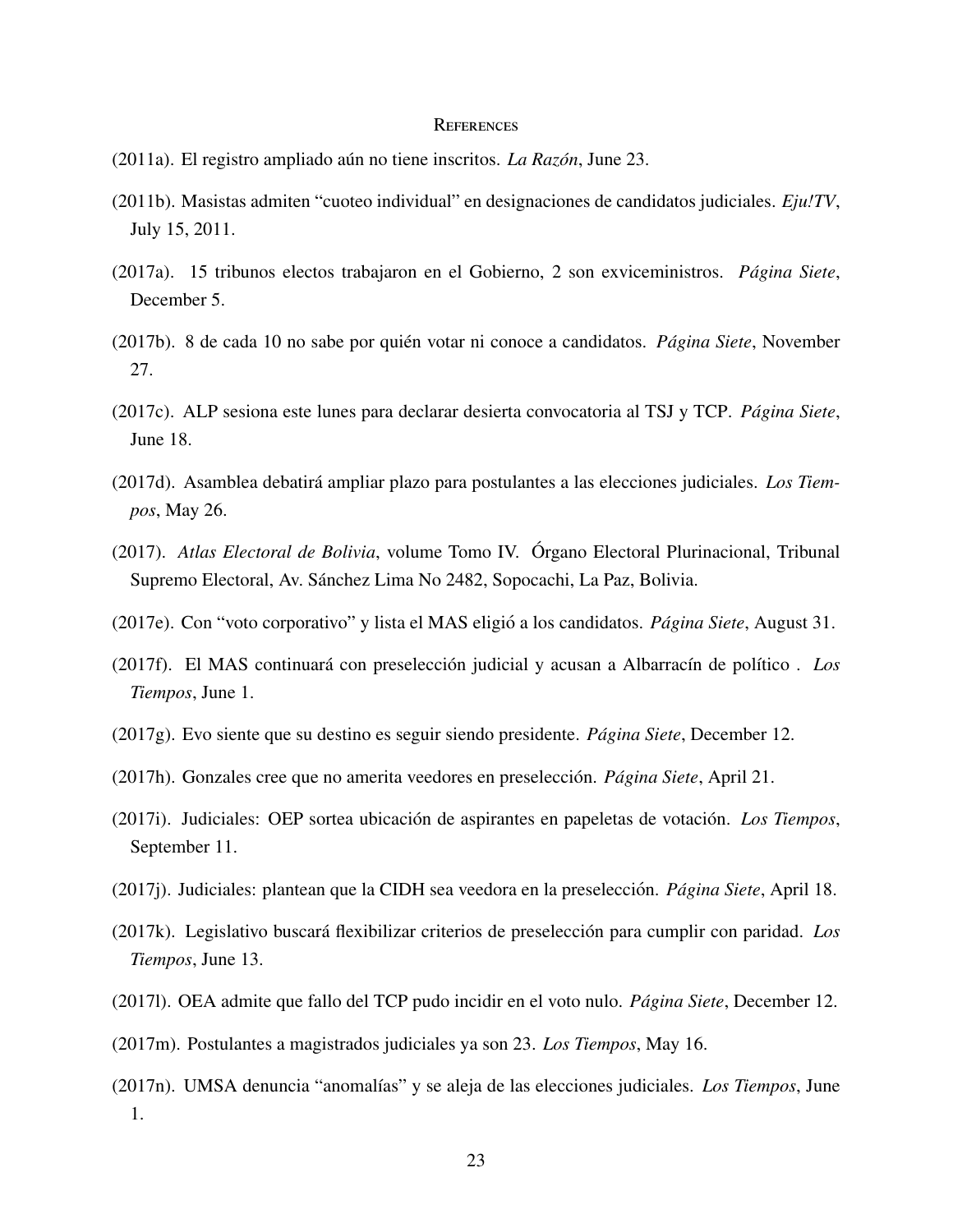(2018). Exfuncionarios del Gobierno presiden el TCP y TSJ. *P´agina Siete*, January 18.

- Achtenberg, E. (2016). What's Behind Bolivia's Cooperative Mining Wars? *NACLA: Reporting on the Americas Since 1967*, October 12.
- <span id="page-23-1"></span>Anria, S. (2016). Delegative democracy revisited: More inclusion, less liberalism in bolivia. *Journal of Democracy*, 27:99–108.
- Anria, S. and Cyr, J. (2017). Inside Revolutionary Parties: Coalition Building and Maintenence in Reformist Bolivia. *Comparative Political Studies*, 50(9):1255–1287.
- Baum, L. (1987). Explaining the vote in judicial elections: The 1984 ohio supreme court elections. *Western Political Quarterly*, 40:361–371.
- Bonneau, C. W. and Hall, M. G. (2009). *In Defense of Judicial Elections*. Routledge.
- Carey, J. M. (2007). Competing Principals, Political Institutions, and Party Unity in Legislative Voting. *American Journal of Political Science*, 51(1):92–107.
- Carson, J. L., Engstrom, E. J., and Roberts, J. M. (2007). Candidate quality, the personal vote and the incumbency advantage in congress. *American Political Science Review*, 101:289–303.
- Carvajal, I. (2017). El MAS elige a los 96 candidatos para las judiciales; la oposicion apunta a una ´ campana por el voto nulo. ˜ *La Raz´on*, August 31.
- Castagnola, A. and Peréz-Liñán, A. (2010). Bolivia: The Rise (and Fall) of Judicial Review. In Helmke, G. and Rios-Figueroa, J., editors, *Courts in Latin America*. Cambridge University Press.
- Crabtree, C. and Nelson, M. J. (2018). Judging judicial review in the american states. *State Politics and Policy Quarterly*, Forthcoming.
- Cuiza, P. (2014). Evo Morales: 'En vano incorporamos poncho, pollera y sombreros (a la Justicia) porque no cambia nada'. *La Raz´on*, February 11, 2014.
- Driscoll, A. (2017). Bolivia's Democracy in Transition: More Quesitons than Answers in 2016. *Revista de Ciencia Pol´ıtica*, Forthcoming.
- <span id="page-23-0"></span>Driscoll, A. and Nelson, M. J. (2012). The 2011 judicial elections in bolivia. *Electoral Studies*, 31(3):628–632.
- Driscoll, A. and Nelson, M. J. (2013). The Political Origins of Judicial Elections: Evidence from the United States and Bolivia. *Judicature*, 96(4):1–13.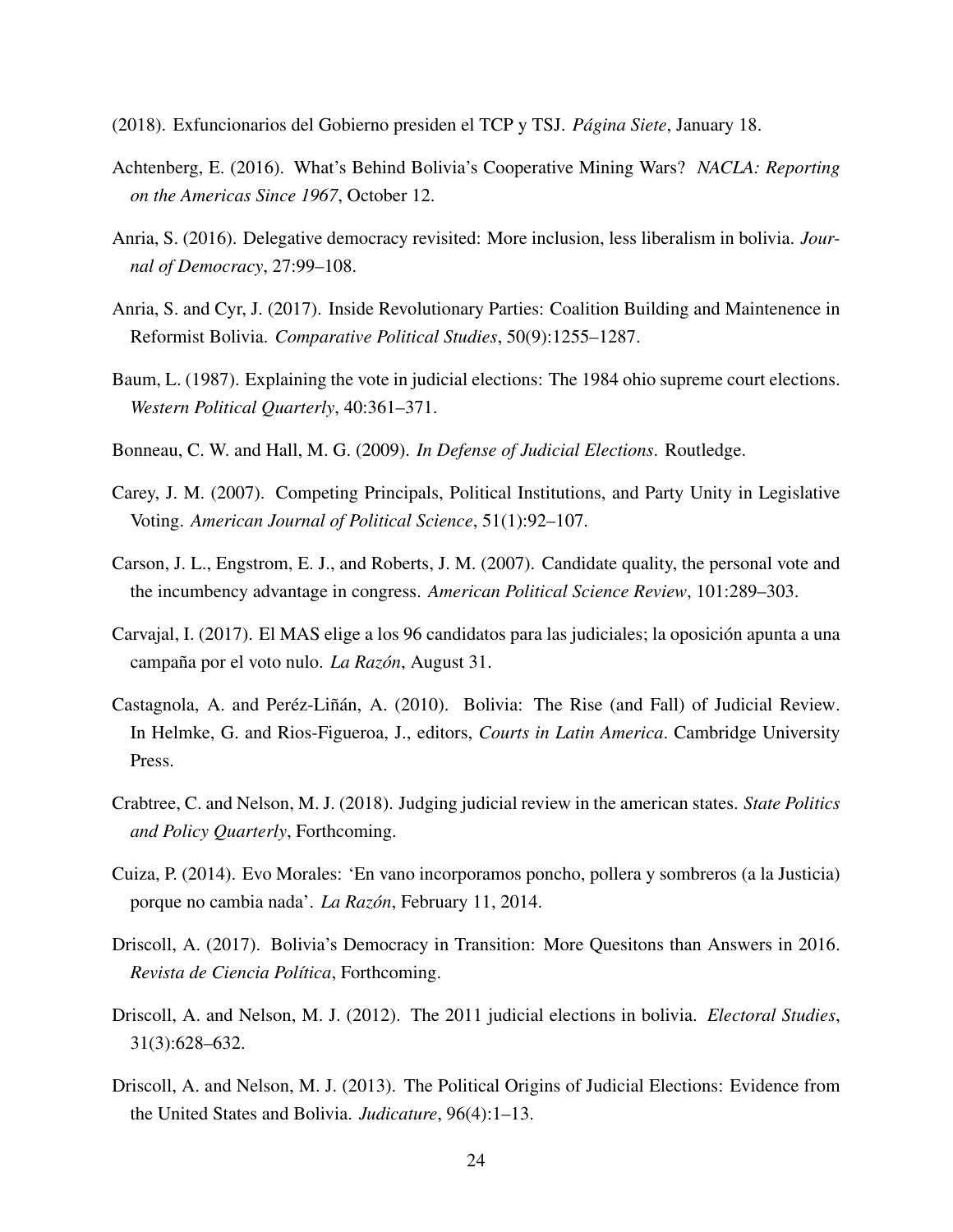- Driscoll, A. and Nelson, M. J. (2014). Ignorance or Opposition? Blank and Spoiled Votes in Low-Information, Highly Politicized Environments. *Political Research Quarterly*.
- <span id="page-24-3"></span>Driscoll, A. and Nelson, M. J. (2015). Judicial Selection and the Democratization of Justice: Lessons from the Bolivian Judicial Elections. *Journal of Law and Courts*, Spring(1):115–148.
- Gallego, A. (2010). Understanding Unequal Turnout: Education and Voting in Comparative Perspective. *Electoral Studies*, 29(239–248).
- <span id="page-24-0"></span>Gargarella, R. (2011). Grafting Social Rights onto Hostile Constitutions. *Texas Law Review*, 89(7):1537–1555.
- <span id="page-24-1"></span>Gargarella, R. (2016). Latin American Constitutionalism Then and Now: Promises and Questions . In Nolte, D. and Schilling-Vacaflor, A., editors, *New Constitutionalism in Latin America: Promises and Practices*. Routledge, London and New York.
- <span id="page-24-2"></span>Garoupa, N. and Ginsburg, T. (2009). The Comparative Law and Economics of Judicial Councils. *Berkeley Journal of International Law*, 27(53–83).
- Geyh, C. G. (2003). Why judicial elections stink. *Ohio State Law Journal*, 64:43–79.
- Grönlund, K. and Milner, H. (2006). The Determinants of Political Knowledge in Comparative Perspective. *Scandanavian Political Studies*, 29(4):386–406.
- Hall, M. G. (2001). State supreme courts in american democracy: Probing the myths of judicial reform. *American Political Science Review*, 95:315–30.
- Hall, M. G. and Bonneau, C. W. (2006). Does quality matter? Challengers in state supreme court elections. *American Journal of Political Science*, 50:20–33.
- Haynes, E. (1944). *The Selection and Tenure of Judges*. The National Conference of Judicial Councils.
- Hojnacki, M. and Baum, L. (1992). Choosing judicial candidates: How voters explain their decisions. *Judicature*, 75(6):300–309.
- INE: Instituto Nacional de Estadística (2002). Indicatores Sociodemográficos por Provincia y secciones de provincia. Technical report, INE: Instituto Nacional de Estadística.
- Kam, C. D. and Zechmeister, E. J. (2013). Name recognition and candidate support. *American Journal of Political Science*, Forthcoming.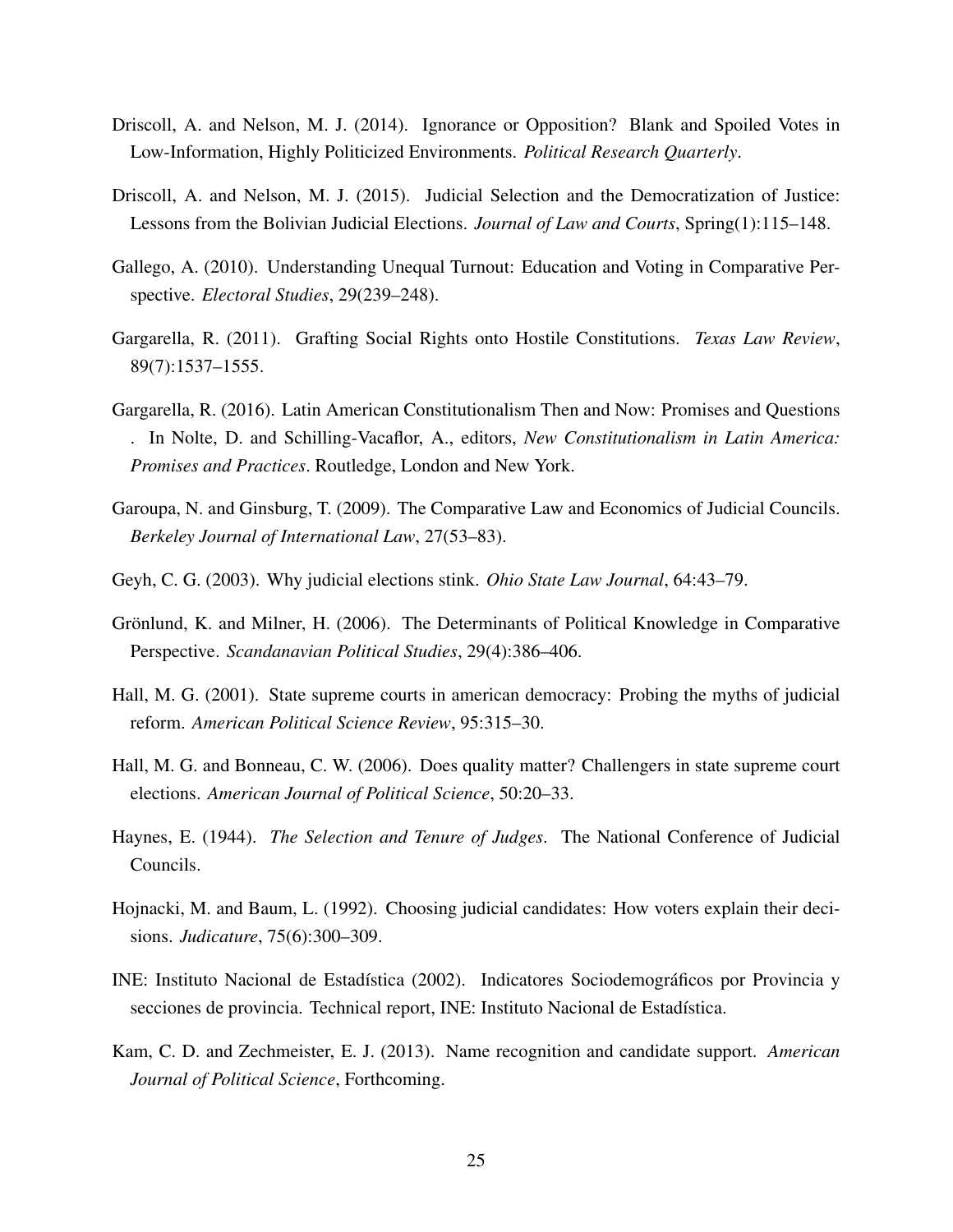- Layme, B. (2017a). En etapa de la entrevista, la U sólo será una observadora. *Página Siete*, May 3.
- Layme, B. (2017b). Encuesta: 75% está en desacuerdo con la reelección vitalicia. Página Siete, November 23.
- Layme, B. (2017c). Mayoría de postulantes aprueba, pero las preguntas causan burlas. *Página Siete*, June 5.
- Layme, B. (2017d). Trajes y corbatas predominan en el primer día de entrevistas. *Página Siete*, July 7.
- Lovrich, Jr., N. P., Sheldon, C. H., and Wasmann, E. (1988). The racial factor in nonpartisan judicial elections: A research note. *Western Political Quarterly*, 41(4):807–816.
- Morgenstern, S. (2004). *Patterns of Legislative Politics: Roll Call Voting in the United States and Latin America's Southern Cone*. Cambridge University Press.
- Nelson, M. J. (2014). Responsive justice? public opinion and the criminal justice system. *Journal of Law and Courts*, 2(1):117–152.
- <span id="page-25-0"></span>Nolte, D. and Schilling-Vacaflor, A. (2016). The Times they are a Changin: Constitutional Transformations in Latin America Since 1990's. In Nolte, D. and Schilling-Vacaflor, A., editors, *New Constitutionalism in Latin America: Promises and Practices*. Routledge, London and New York.
- Plurinacional, L. A. L., editor (2017a). *Ley de Modificación a las leyes N.25 del Órgano Judicial*, *N.027 del Tribunal Constitucional Plurinacional y N.026 del R´egimen Electoral*, number Ley N.929.
- Plurinacional, L. A. L., editor (2017b). *Ley Transitoria para el Proceso de Preselección y Elección de M´aximas Autoridades del Tribunal Constitucional Plurinacional, Tribunal Supremo de Justicia, Tribunal Agroambiental y Consejo de Magistratura*, number Ley 960. La Asamblea Legislativa Plurinacional.
- Quiroga, J., Mesa, C., Cárdenas, V., Costas, R., Revilla, L., and Medina, S. D. (2017a). Declaración Conjunta en Defensa de la Democracia y Justicia. Technical report.
- Quiroga, J., Mesa, C., Cárdenas, V., Costas, R., Revilla, L., and Medina, S. D. (2017b). Declaracioón Conjunta Sobre la Preseleccón de Candidatos del Órgano Judicial. Technical report.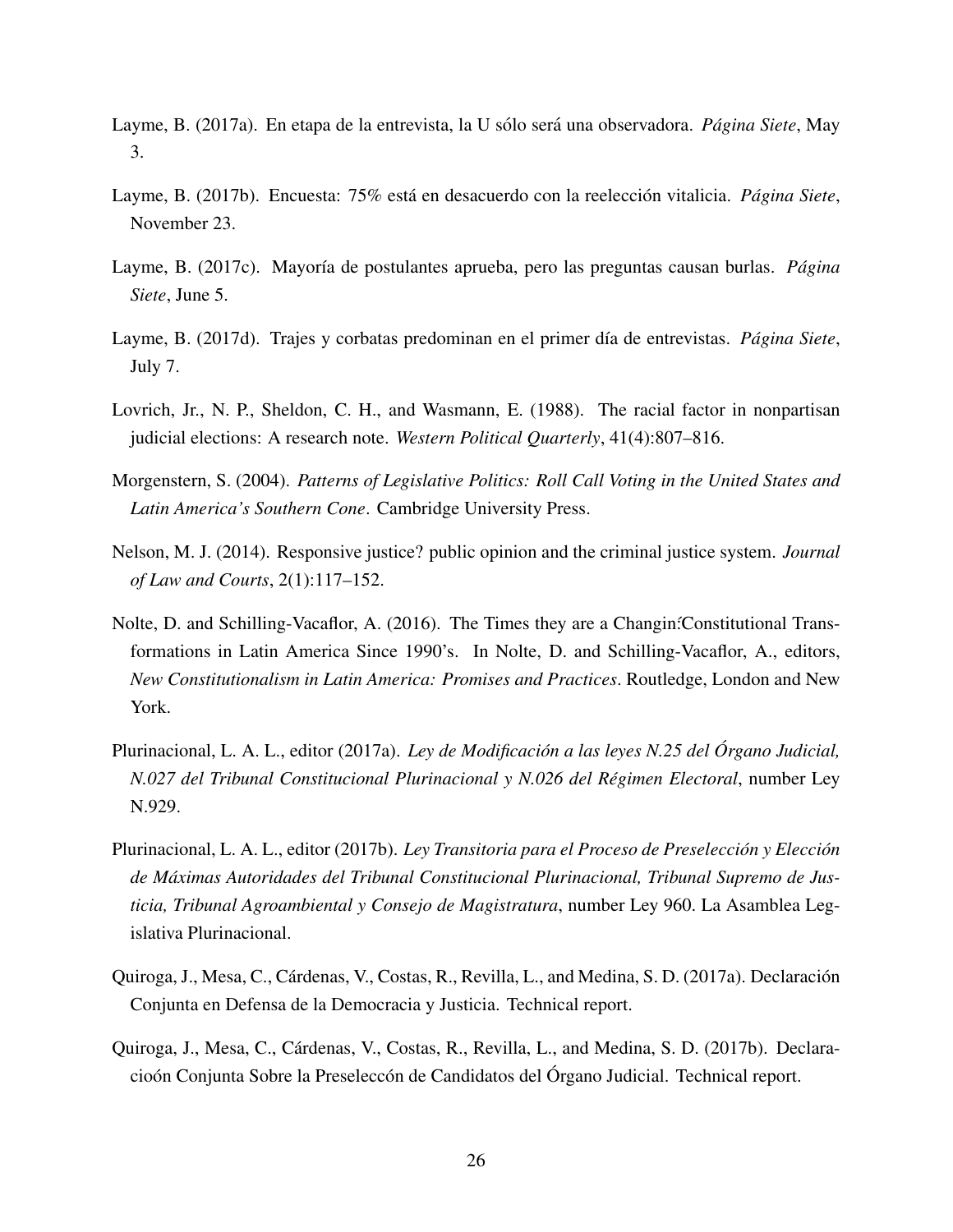- <span id="page-26-0"></span>Rios-Figueroa, J. (2011). Institutions for constitutional justice in latin america. In Helmke, G. and Rios-Figueroa, J., editors, *Courts in Latin America*, pages 27–54. Cambridge University Press.
- Rock, E. and Baum, L. (2010). The impact of high-visibility contests for u.s. state court judgeships: Partisan voting in nonpartisan elections. *State Politics* & *Policy Quarterly*, 10:368–396.
- Shugerman, J. H. (2010). Economic Crisis and the Rise of Judicial Elections and Judicial Review. *Harvard Law Review*, 123:1061–1151.
- Shugerman, J. H. (2012). *The People's Courts: Pursuing Judicial Independence in America*. Harvard University Press.
- Stone, W. J., Maisel, L. S., and Maestas, C. D. (2004). Quality Counts: Extending the Strategic Model of Incumbent Deterrence. *American Journal of Political Science*, 48(3):479–495.
- <span id="page-26-1"></span>VanCott, D. L. (2000). *The Friendly Liquidation of the Past: the Politics of Diversity in Latin America*. University of Pittsburgh Press, Pittsburgh, PA.
- Vargas, I. C. (2010). El Órgano Judicial. In *Nuevas Miradas: El Nuevo Texto Constitucional*. El vice-presidencia del Estado Plurinacional de Bolivia.
- Whitehead, L. (2016). Latin American Constitutionalism: Historical Development and Distinctive Traits. In Nolte, D. and Schilling-Vacaflor, A., editors, *New Constitutionalism in Latin America: Promises and Practices*. Routledge, London and New York.
- <span id="page-26-2"></span>Wolff, J. (2016). New Constitutions and the Transformation of Democracy in Bolivia and Ecuador. In Nolte, D. and Schilling-Vacaflor, A., editors, *New Constitutionalism in Latin America: Promises and Practices*. Routledge, London and New York.
- Zuazo, M. (2009). *Cómo nació el MAS? La ruralización de la política en Bolivia*. Fundación Ebert.
- Zuazo, M. (2010). Los movimientos sociales en el poder? El gobierno del MAS en Bolivia. *Nueva Sociedad*, May-June.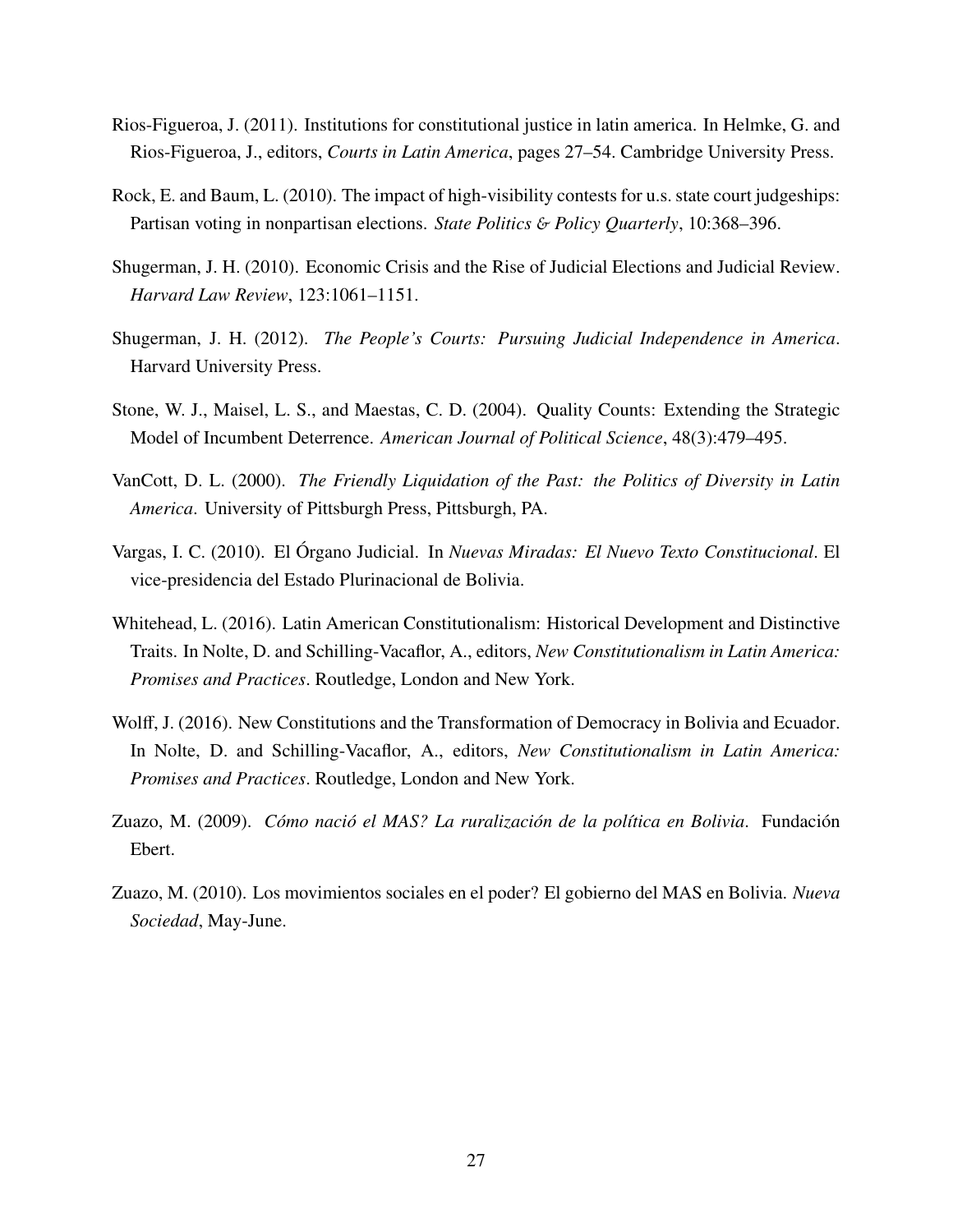# List of Figures

|   | The marginal effects of Government Affiliate (left-hand panel) and Auto-ID In-                    |  |
|---|---------------------------------------------------------------------------------------------------|--|
|   | digenous (right-hand panel). Neither effect attains statistical significance for any              |  |
|   | value of the associated constituency characteristic. Outcome variable is municipal-               |  |
|   | level vote share per candidate taken from the website of the OEP (12/18/17), MAS                  |  |
|   | party vote share from the 2014 presidential elections (Atlas 2017), Proportion in-                |  |
|   | <i>digenous</i> taken from the 2001 population census (INE 2002). $\dots \dots \dots \dots \dots$ |  |
| 2 | Distribution of vote types in recent Bolivian elections (Atlas 2017). $\dots \dots \dots$ 30      |  |
|   |                                                                                                   |  |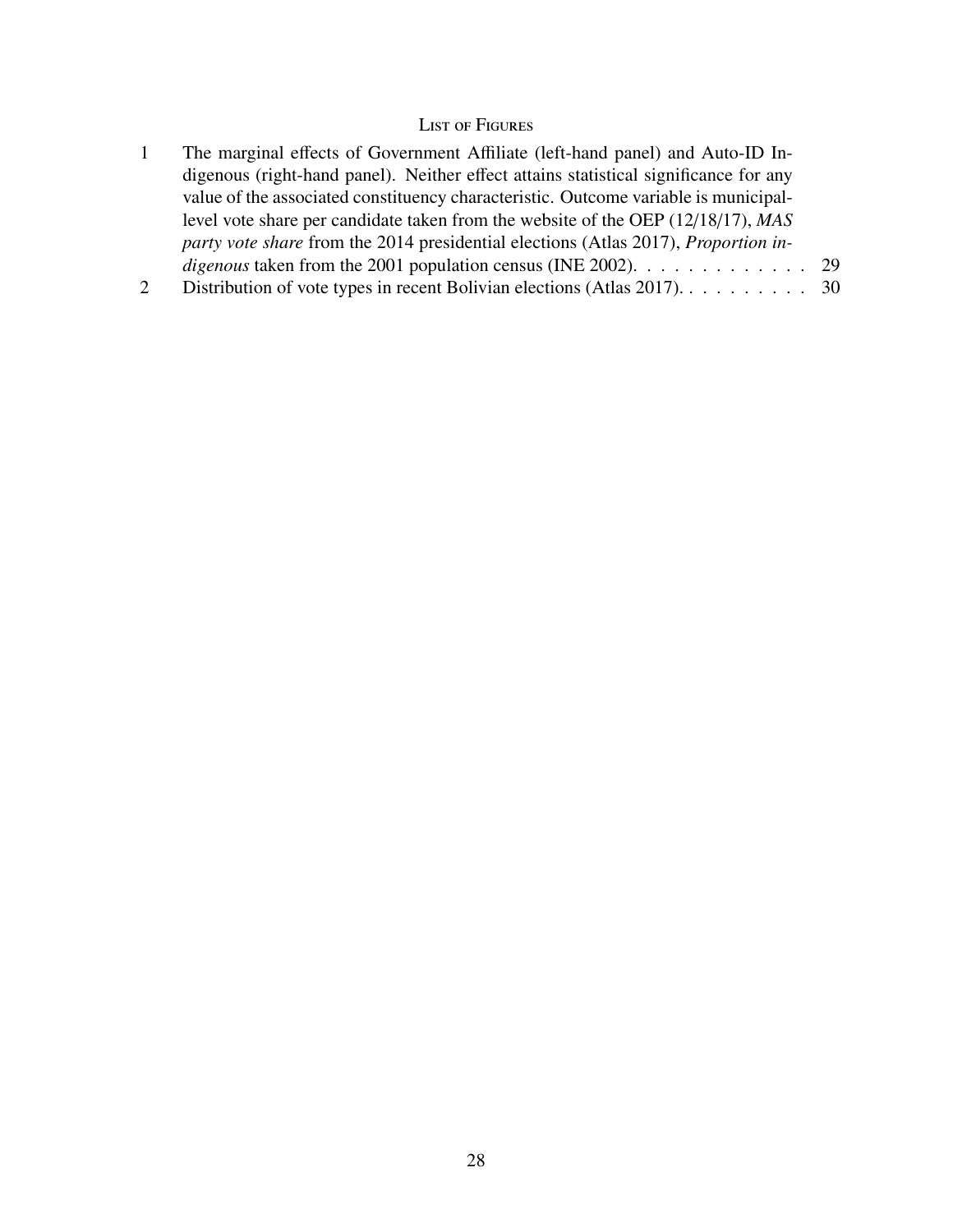<span id="page-28-0"></span>

Figure 1: The marginal effects of Government Affiliate (left-hand panel) and Auto-ID Indigenous (righthand panel). Neither effect attains statistical significance for any value of the associated constituency characteristic. Outcome variable is municipal-level vote share per candidate taken from the website of the OEP (12/18/17), *MAS party vote share* from the 2014 presidential elections (Atlas 2017), *Proportion indigenous* taken from the 2001 population census (INE 2002).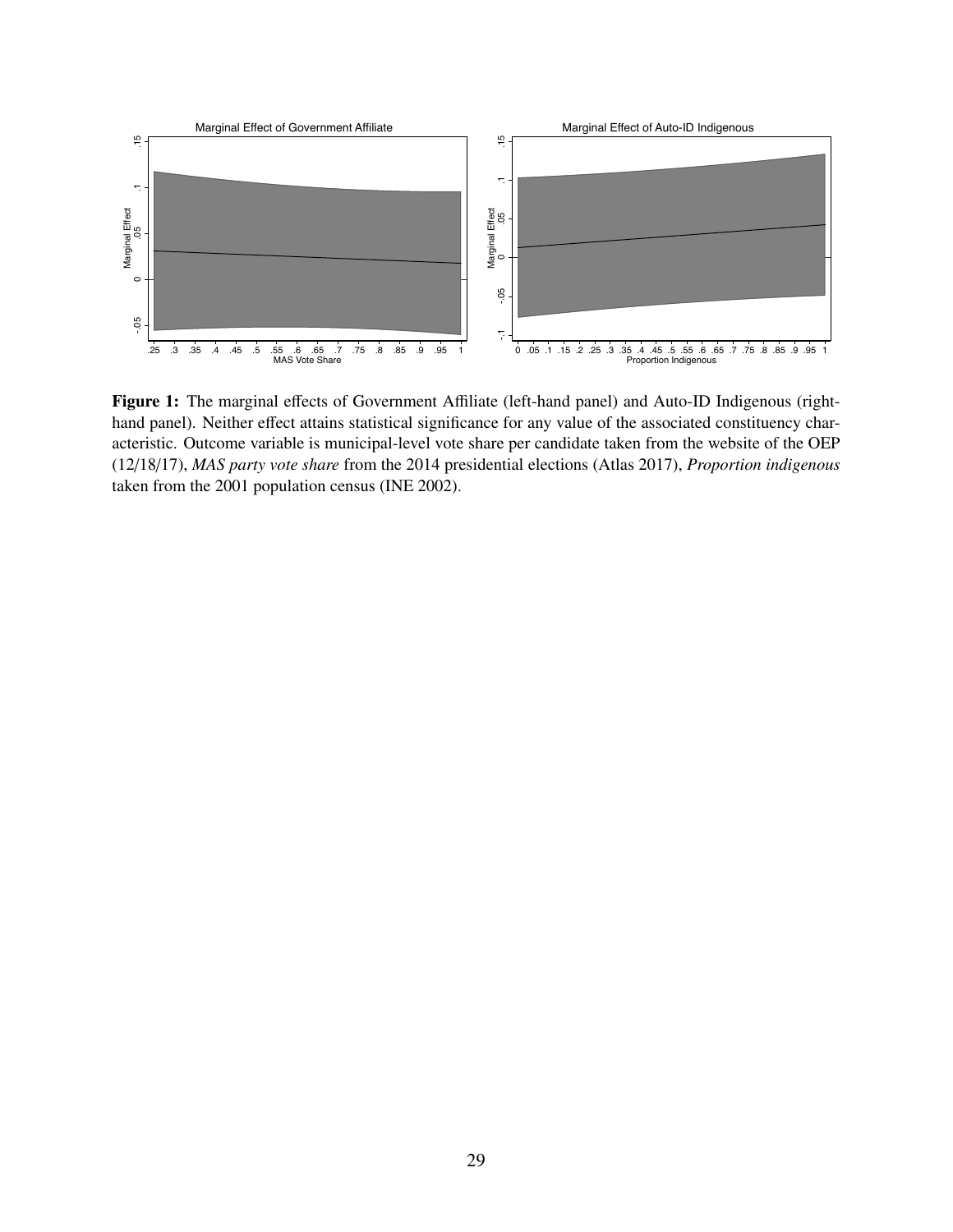<span id="page-29-0"></span>

Figure 2: Distribution of vote types in recent Bolivian elections (Atlas 2017).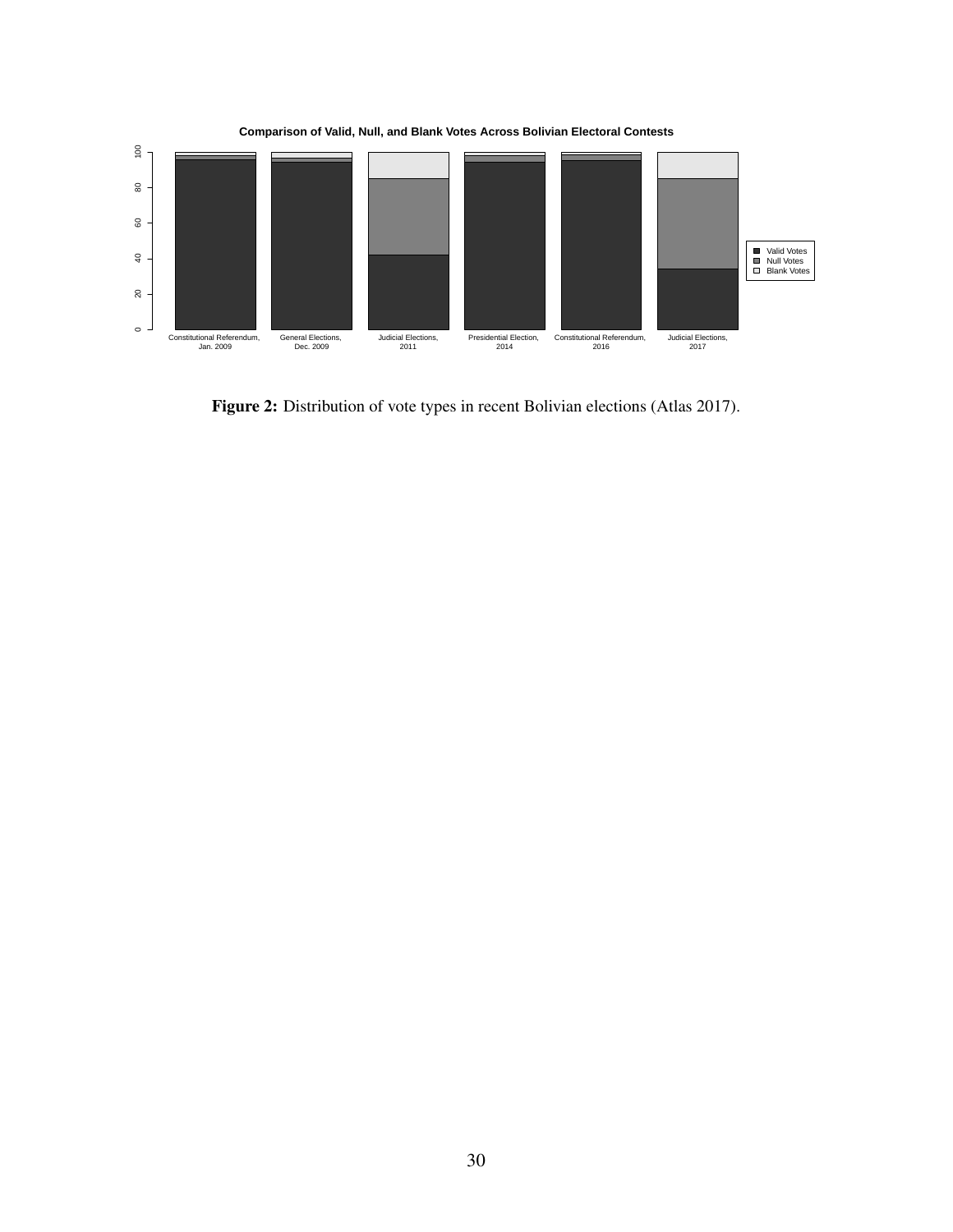# List of Tables

| $\mathbf{1}$   | Candidate Selection and Seat Allocation to the Plurinational Constitutional Tri-     |  |
|----------------|--------------------------------------------------------------------------------------|--|
|                |                                                                                      |  |
| 2              | Results of the 2017 and 2011 elections of judicial authorities, Constitutional Mag-  |  |
|                |                                                                                      |  |
| 3              | Hierarchical Linear Model of Candidates' Municipal Level Vote Share 34               |  |
| $\overline{4}$ | Stated Vote Intention in 2017 Judicial Elections, Pre-election Survey 35             |  |
| $5^{\circ}$    | Multinomial logistic regression of self-reported vote intention in the 2017 Bolivian |  |
|                | judicial elections. The baseline category in the model is "undecided." 36            |  |
| 6              | Linear Regression Results for the Distribution of Valid, Blank and Spoiled Ballots   |  |
|                |                                                                                      |  |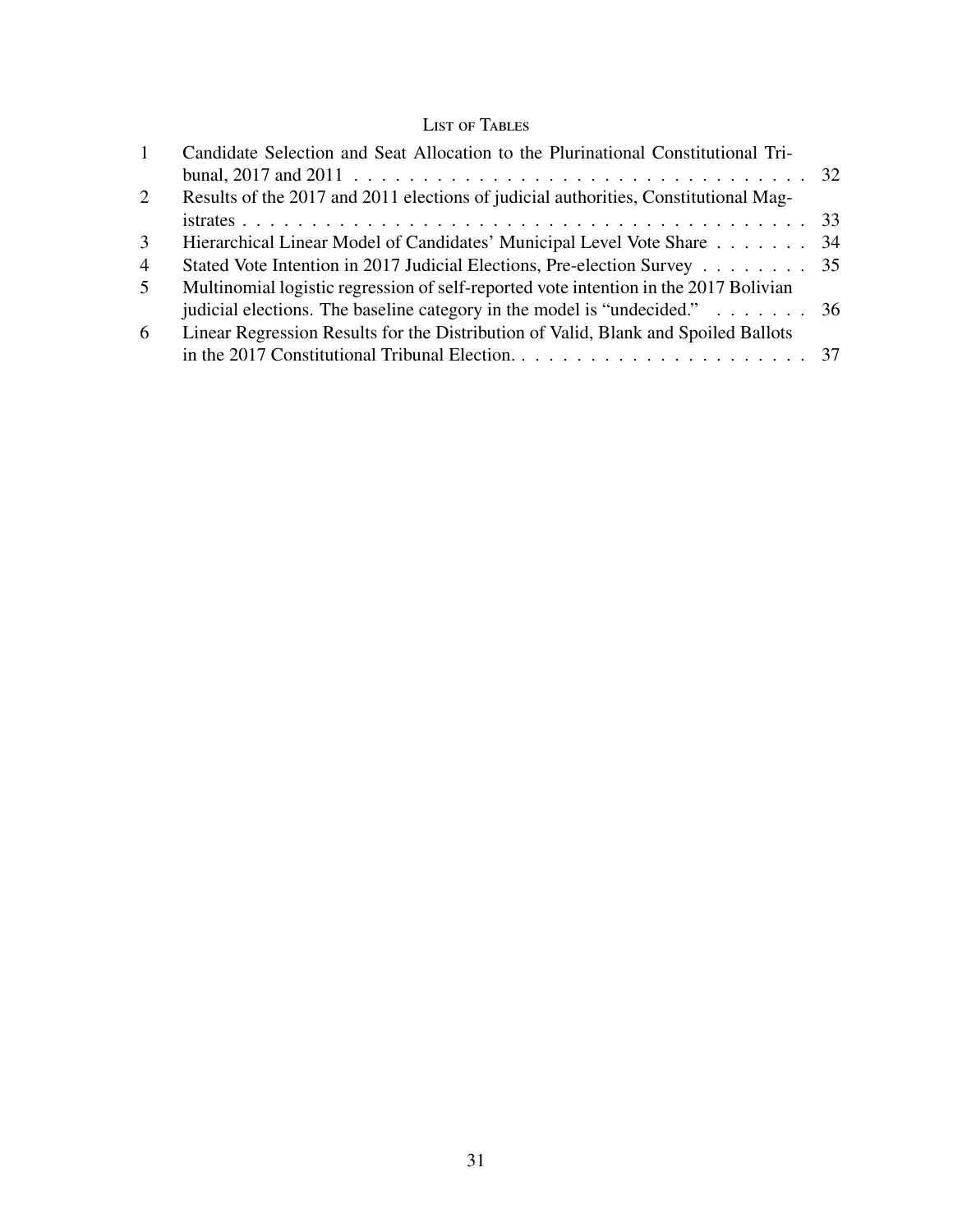<span id="page-31-0"></span>Table 1: Candidate Selection and Seat Allocation to the Plurinational Constitutional Tribunal, 2017 and 2011

| Court                                            | District                     | Candidacies                                  | <b>Seats</b>                      | <b>Votes</b>                                                                                     | <b>Seat Allocation</b>                                                                                                                              | Gender/Ethnicity<br>Ouota                                                      |
|--------------------------------------------------|------------------------------|----------------------------------------------|-----------------------------------|--------------------------------------------------------------------------------------------------|-----------------------------------------------------------------------------------------------------------------------------------------------------|--------------------------------------------------------------------------------|
| Plurinational<br>Constitutional<br>Tribunal 2017 | Department level<br>district | 4 candidates per<br>district, total of<br>36 | 9 magistrates $& 9$<br>alternates | Voters select one<br>candidate from a<br>2x2 arrangement<br>departmental<br>on                   | Top<br>candidate<br>with the highest<br>number of valid<br>de-<br>votes<br>per                                                                      | 50%<br>female of<br>total preselected<br>candidates, with<br>some indigenous   |
|                                                  |                              |                                              |                                   | ballot, candidate<br>placement deter-<br>mined by lottery                                        | partment named<br>magistrates,<br>as<br>the second place<br>selected<br>winner<br>as alternates                                                     | candidates                                                                     |
| Plurinational<br>Constitutional<br>Tribunal 2011 | Nationwide<br>district       | 28 candidates                                | 7 magistrates & 7<br>alternates   | Voters select one<br>candidate<br>from<br>full candidate list.<br>order determined<br>by lottery | Top 7 candidates<br>with the highest<br>number of valid<br>named<br>votes<br>magistrates,<br>as<br>the<br>following<br>selected<br>as<br>alternates | 50% female can-<br>didates with at<br>least 1 indigenous<br>candidate per list |

2017 election laws as described in Bolivia LEY No. 929 del 27 de Abril de 2017 and Bolivia LEY No. 960 del 23 de Junio de 2017, translations by the author. Election laws from 2011 as described in Driscoll & Nelson (2012).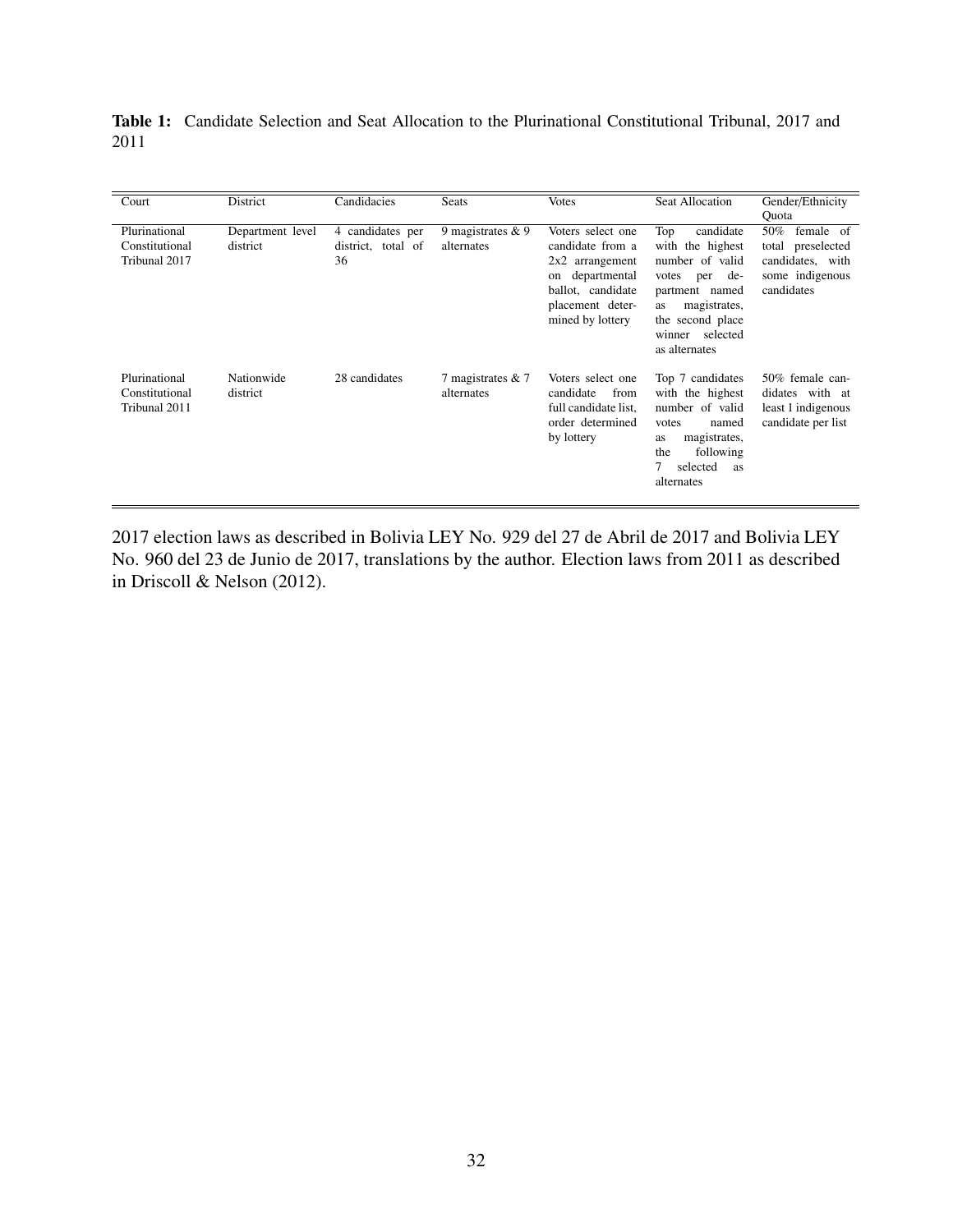<span id="page-32-0"></span>

| Table 2: Results of the 2017 and 2011 elections of judicial authorities, Constitutional Magistrates |  |  |
|-----------------------------------------------------------------------------------------------------|--|--|
|-----------------------------------------------------------------------------------------------------|--|--|

| <b>Titular Magistrate</b>        | % Valid      | $%$ Total    | Indigenous | Gender | Known Gov't. |
|----------------------------------|--------------|--------------|------------|--------|--------------|
|                                  | <b>Votes</b> | <b>Votes</b> |            |        | Affiliate    |
| 2017                             |              |              |            |        |              |
| Gonzalo Miguel Hurtado Zamorano  | 48.56        | 15.59        | N          | М      |              |
| Rene Yvan Espada Navia           | 39.34        | 17.23        | N          | М      |              |
| Karem Lorena Gallardo Sejas      | 38.34        | 15.15        | N          | F      |              |
| Georgina Amusquivar Moller       | 38.09        | 14.23        | N          | F      |              |
| Carlos Alberto Calderón Medrano  | 35.84        | 9.89         | N          | М      |              |
| Orlando Ceballos Acuña           | 34.19        | 11.87        | N          | M      | Y            |
| Petrolino Flores Condori         | 34.01        | 12.73        | Y          | М      | Y            |
| Julia Elizabeth Cornejo Gallardo | 32.38        | 9.89         | N          | F      | Y            |
| Brigida Celia Vargas Barañado    | 27.19        | 9.57         | N          | F      | Y            |
| 2011                             |              |              |            |        |              |
| Gualberto Cusi Mamani            | 15.70        | 6.61         | Y          | M      | Y            |
| Efren Choque Capuma              | 10.57        | 4.45         | Y          | М      | Y            |
| Lígia Mónica Velásquez Castaños  | 7.26         | 3.06         | N          | F      | Y            |
| Mirtha Camacho Quiroga           | 5.95         | 2.50         | N          | F      |              |
| Ruddy José Flores Monterrey      | 5.77         | 2.43         | N          | М      | Y            |
| Neldy Virginia Andrade Martínez  | 5.25         | 2.21         | N          | F      |              |
| Soraida Rosaria Chanez Chire     | 5.08         | 2.14         | Y          | F      |              |
|                                  |              |              |            |        |              |

Original compilation of the authors taken from election returns available on the OEP website (12/18/17). Outcomes of the 2011 judicial elections taken from Driscoll & Nelson (2012).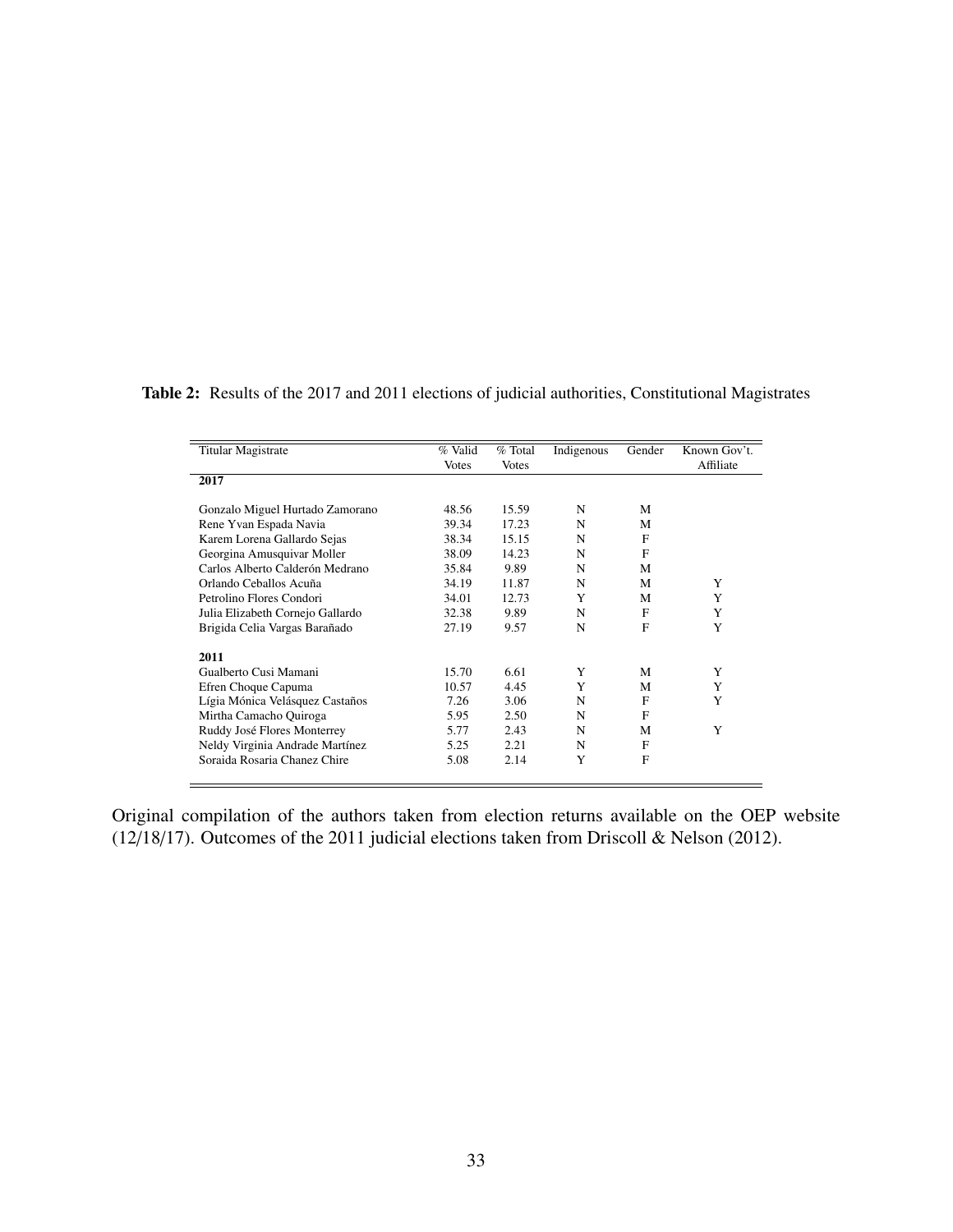|                                                             | Dependent variable:                                                         |
|-------------------------------------------------------------|-----------------------------------------------------------------------------|
|                                                             | Candidate Vote Share                                                        |
| <b>Descriptive Representation</b>                           |                                                                             |
| Auto-ID Indigenous Candidate                                | 0.013                                                                       |
|                                                             | (0.046)                                                                     |
| Proportion Indigenous                                       | $-0.009$                                                                    |
|                                                             | (0.013)                                                                     |
| Auto-ID Indigenous × Proportion Indigenous                  | 0.030                                                                       |
|                                                             | (0.026)                                                                     |
| Female Candidate                                            | $-0.028$                                                                    |
|                                                             | (0.032)                                                                     |
| <b>Political Representation</b>                             |                                                                             |
| Government Affiliate                                        | 0.036                                                                       |
|                                                             | (0.050)                                                                     |
| Government Vote Share (2014)                                | 0.004                                                                       |
|                                                             | (0.025)                                                                     |
| Government Affiliate $\times$ Government Voteshare          | $-0.018$                                                                    |
|                                                             | (0.042)                                                                     |
| <b>Qualifications</b>                                       |                                                                             |
| Candidate's Educational Credentials                         | 0.000<br>(0.008)                                                            |
|                                                             |                                                                             |
| Candidate Has Prior Judicial Experience                     | 0.010                                                                       |
|                                                             | (0.038)                                                                     |
| <b>Controls</b>                                             |                                                                             |
| <b>Ballot Placement</b>                                     | $-0.030**$                                                                  |
|                                                             | (0.014)                                                                     |
| Constant                                                    | $0.322***$                                                                  |
|                                                             | (0.067)                                                                     |
| Observations                                                | 1,303                                                                       |
| Log Likelihood                                              | 1484.151                                                                    |
| Akaike Inf. Crit.                                           | $-2942.302$                                                                 |
| Bayesian Inf. Crit.                                         | $-2875.060$                                                                 |
| da fan aask aan didata<br>Mata, This model in Judeo nondern | $*_{\infty}$ $\sim$ 0.1, $*_{\infty}$ $\sim$ 0.05, $*_{\infty}$ $\sim$ 0.01 |

<span id="page-33-0"></span>Table 3: Hierarchical Linear Model of Candidates' Municipal Level Vote Share

*Note: This model includes random intercepts for each candidate.* <sup>∗</sup>p<0.1; ∗∗p<0.05; ∗∗∗p<0.01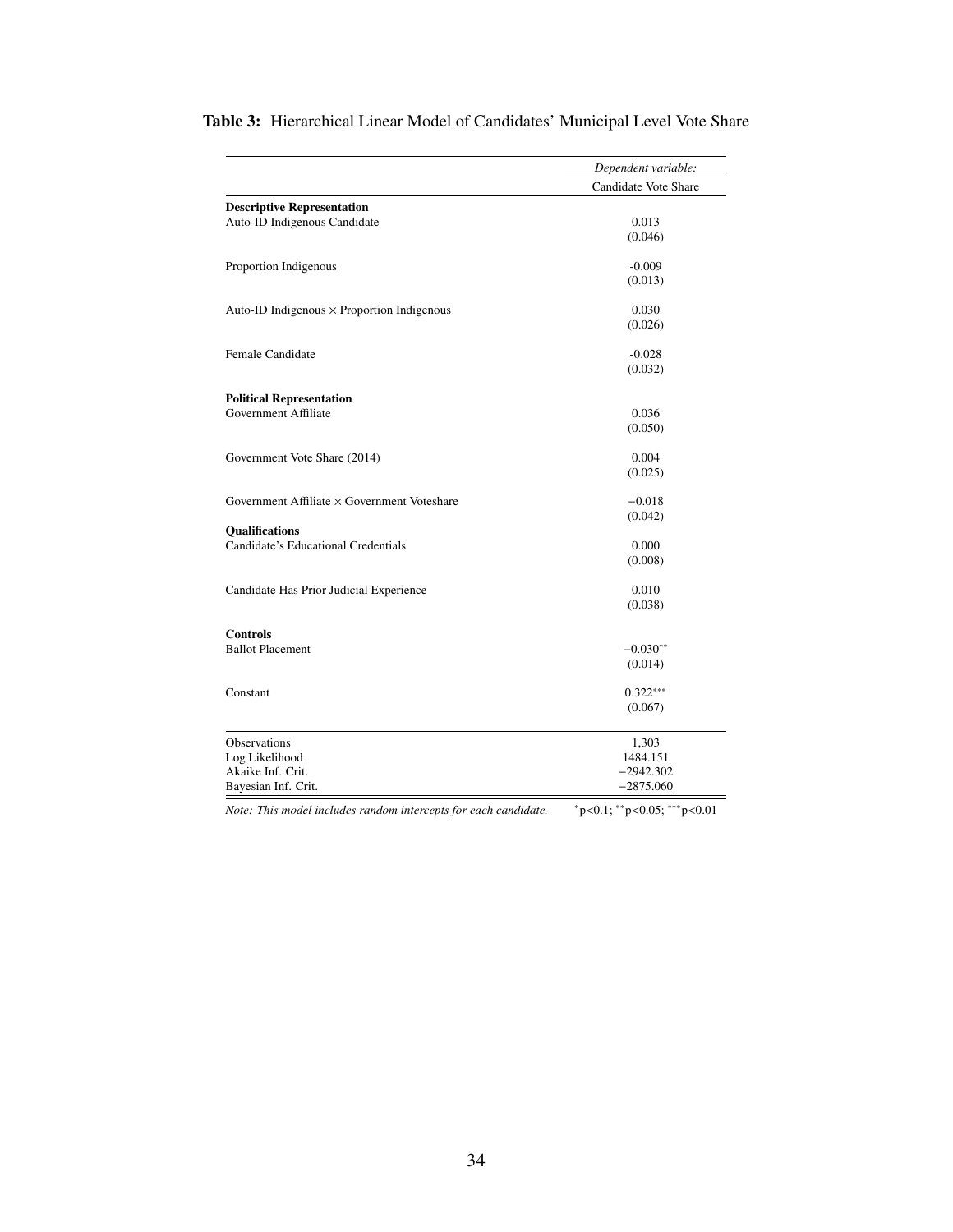|                      | N   | $\%$ Total |
|----------------------|-----|------------|
| Vote for a candidate | 167 | 20.88      |
| Cast a blank ballot  | 107 | 13.38      |
| Cast a null ballot   | 247 | 30.88      |
| Abstain              | 32  | 4.00       |
| Don't know           | 229 | 28.62      |
| No Response          | 18  | 2.24       |

<span id="page-34-0"></span>Table 4: Stated Vote Intention in 2017 Judicial Elections, Pre-election Survey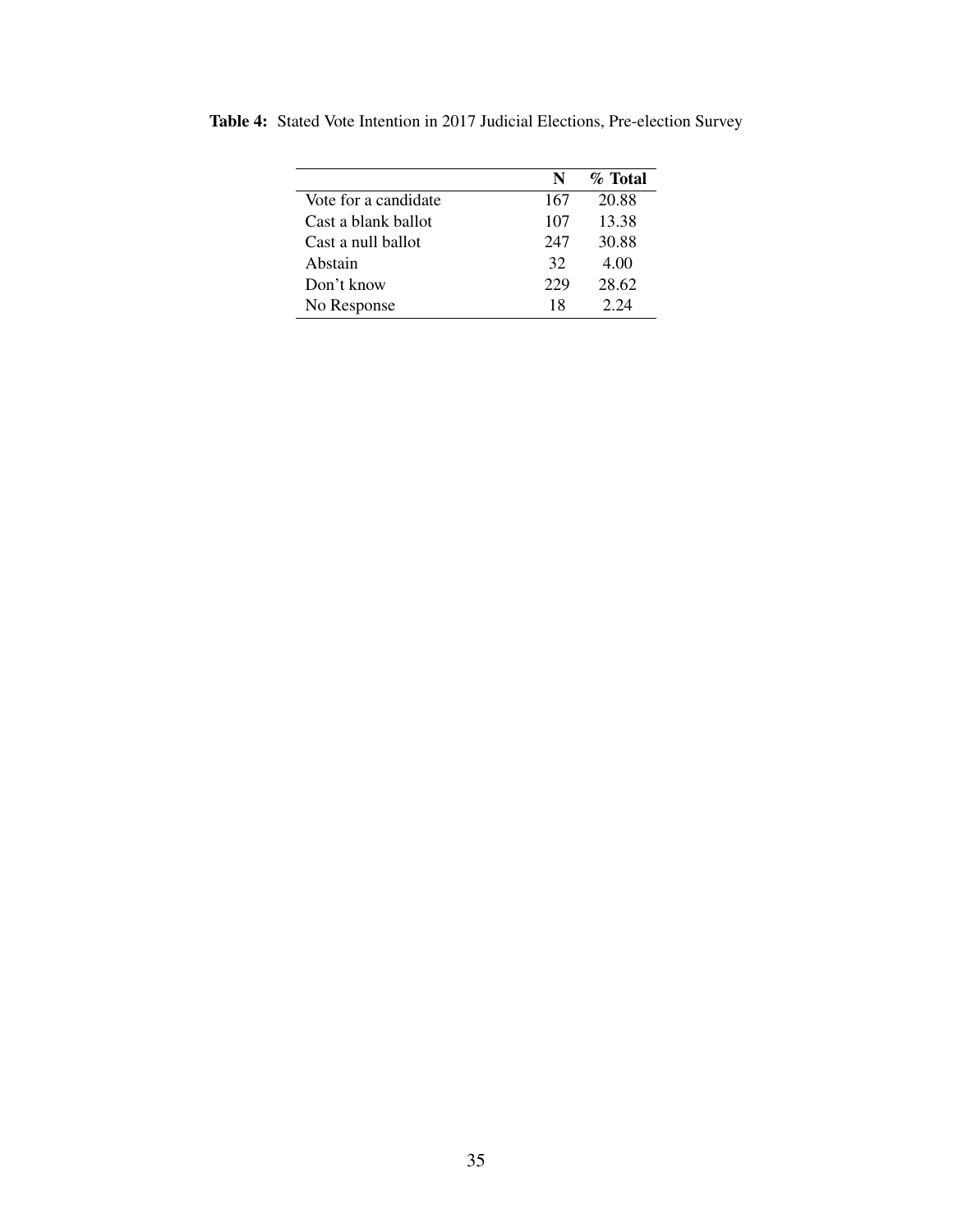| Valid<br><b>Blank</b><br>Null<br>Vote Intention<br>Vote Intention<br>Vote Intention<br><b>Political Explanations</b><br>Opposition to 2019 Candidacy<br>0.05<br>$0.15*$<br>$0.15***$<br>(0.05)<br>(0.06)<br>(0.05)<br>$-0.25$<br>$-0.82**$<br>0.20<br>MAS supporter |  |
|---------------------------------------------------------------------------------------------------------------------------------------------------------------------------------------------------------------------------------------------------------------------|--|
|                                                                                                                                                                                                                                                                     |  |
|                                                                                                                                                                                                                                                                     |  |
|                                                                                                                                                                                                                                                                     |  |
|                                                                                                                                                                                                                                                                     |  |
|                                                                                                                                                                                                                                                                     |  |
|                                                                                                                                                                                                                                                                     |  |
| (0.35)<br>(0.27)<br>(0.29)                                                                                                                                                                                                                                          |  |
| $0.52*$<br>0.13<br>0.28<br>Auto-ID Indigenous                                                                                                                                                                                                                       |  |
| (0.22)<br>(0.23)<br>(0.27)                                                                                                                                                                                                                                          |  |
| <b>Informational Explanations</b>                                                                                                                                                                                                                                   |  |
| 0.23<br>0.02<br>0.01<br>News Frequency                                                                                                                                                                                                                              |  |
| (0.12)<br>(0.13)<br>(0.10)                                                                                                                                                                                                                                          |  |
| 0.46<br>$1.07*$<br>0.42<br>Judicial Knowledge                                                                                                                                                                                                                       |  |
| (0.41)<br>(0.46)<br>(0.37)                                                                                                                                                                                                                                          |  |
| $0.17**$<br>Education<br>$-0.08$<br>0.02                                                                                                                                                                                                                            |  |
| (0.06)<br>(0.07)<br>(0.05)                                                                                                                                                                                                                                          |  |
| <b>Controls</b>                                                                                                                                                                                                                                                     |  |
| $0.09*$<br>0.03<br>0.02<br>Income                                                                                                                                                                                                                                   |  |
| (0.04)<br>(0.05)<br>(0.04)                                                                                                                                                                                                                                          |  |
| $-0.73**$<br>$-0.22$<br>Female<br>$-0.39$                                                                                                                                                                                                                           |  |
| (0.23)<br>(0.26)<br>(0.21)                                                                                                                                                                                                                                          |  |
| $-0.45$<br>$-0.81$<br>$-0.22$<br>Constant                                                                                                                                                                                                                           |  |
| (0.65)<br>(0.74)<br>(0.81)                                                                                                                                                                                                                                          |  |
| $-851.91$<br>Log Likelihood                                                                                                                                                                                                                                         |  |
| 678<br>N                                                                                                                                                                                                                                                            |  |

<span id="page-35-0"></span>Table 5: Multinomial logistic regression of self-reported vote intention in the 2017 Bolivian judicial elections. The baseline category in the model is "undecided."

<sup>∗</sup>p<0.1; ∗∗p<0.05; ∗∗∗p<0.01